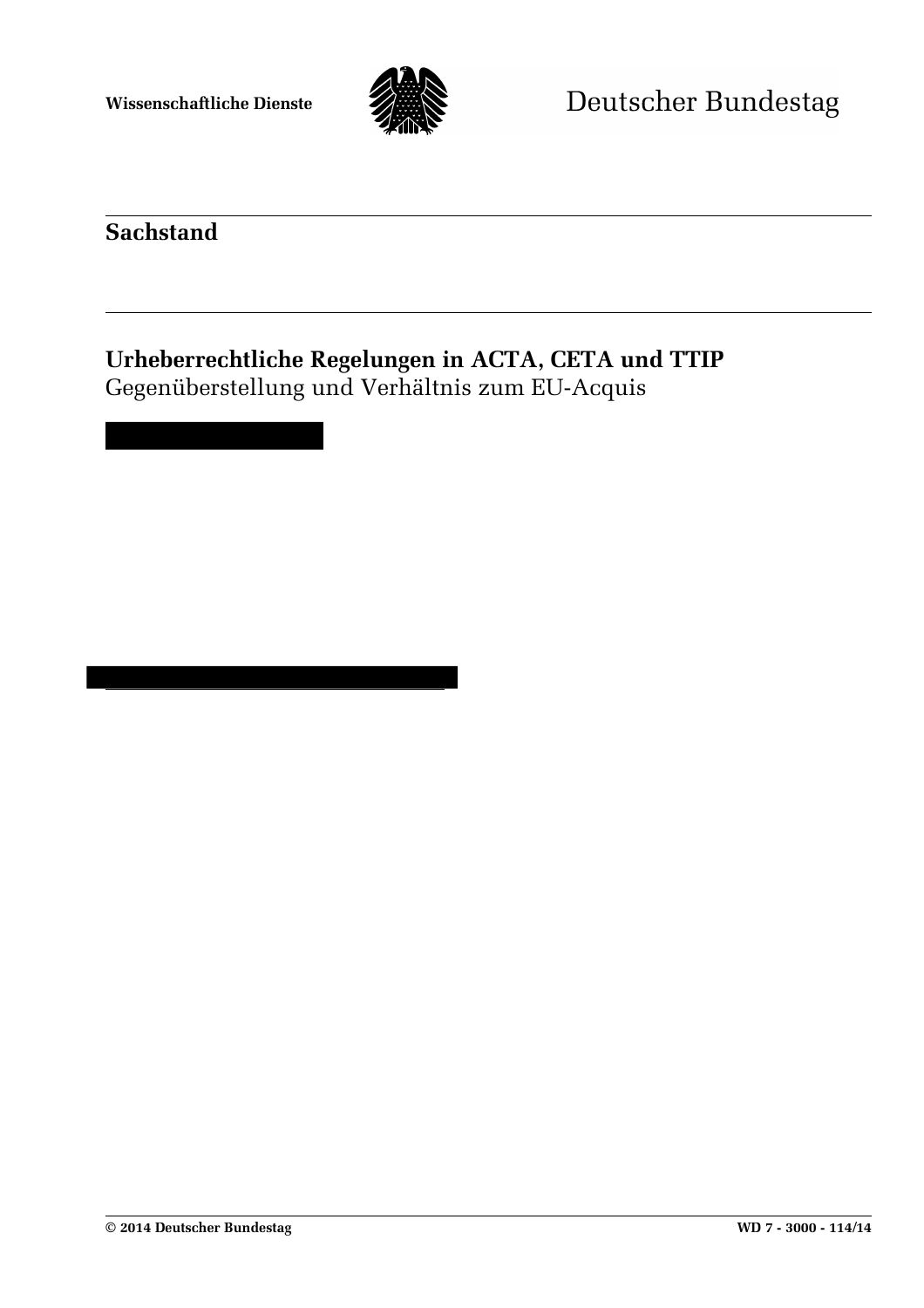Wissenschaftliche Dienste Sachstand

### **Urheberrechtliche Regelungen in ACTA, CETA und TTIP** Gegenüberstellung und Verhältnis zum EU-Acquis

Verfasser: Aktenzeichen: WD 7 - 3000 - 114/14 Abschluss der Arbeit: 20. Mai 2014

Telefon:

Fachbereich: WD 7: Zivil-, Straf- und Verfahrensrecht, Umweltschutzrecht, Verkehr, Bau und Stadtentwicklung

Der vorliegende Sachstand wurde innerhalb von drei Werktagen erstellt.

Ausarbeitungen und andere Informationsangebote der Wissenschaftlichen Dienste geben nicht die Auffassung des Deutschen Bundestages, eines seiner Organe oder der Bundestagsverwaltung wieder. Vielmehr liegen sie in der fachlichen Verantwortung der Verfasserinnen und Verfasser sowie der Fachbereichsleitung. Der Deutsche Bundestag behält sich die Rechte der Veröffentlichung und Verbreitung vor. Beides bedarf der Zustimmung der Leitung der Abteilung W, Platz der Republik 1, 11011 Berlin.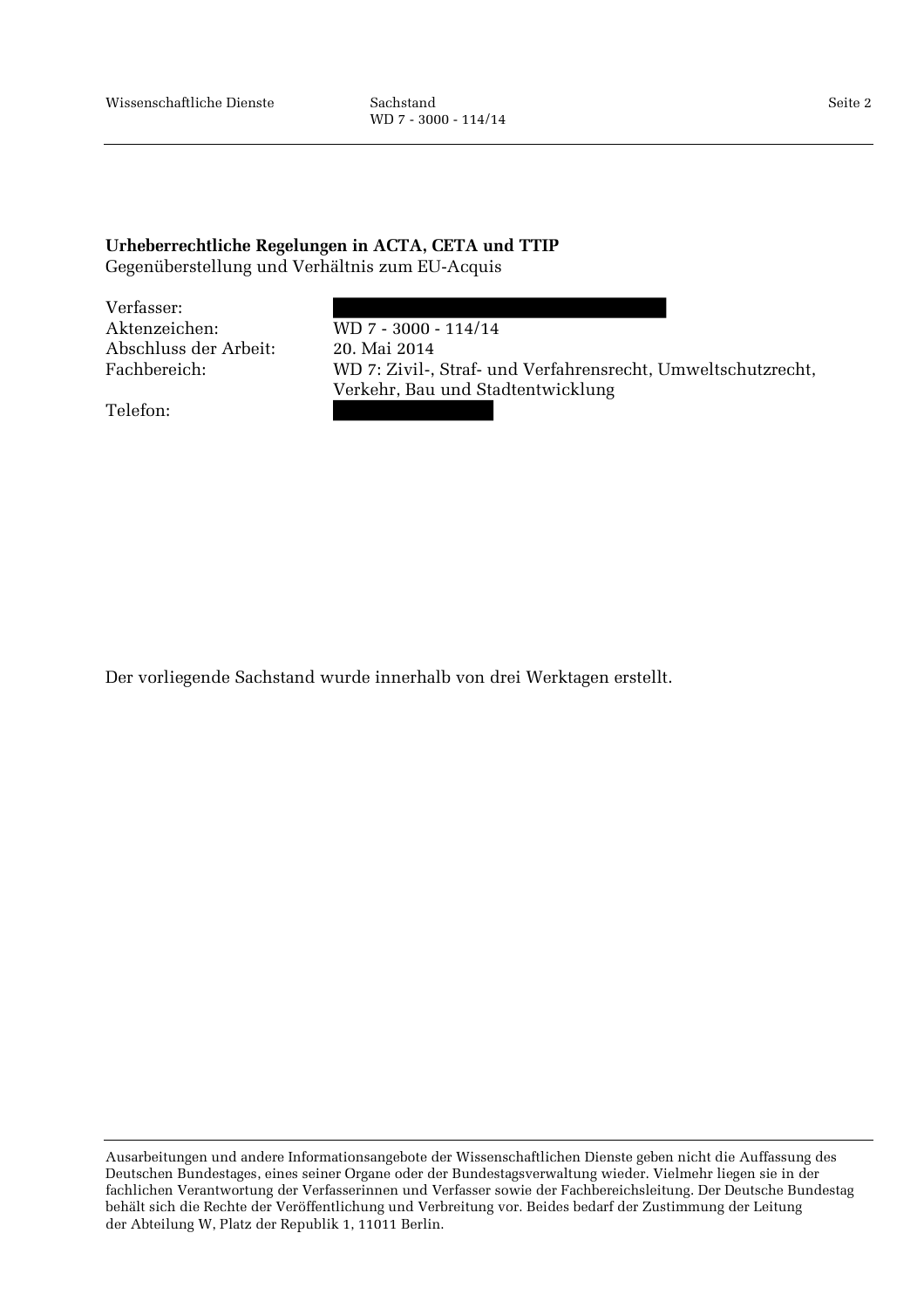## Seite 3

# **Inhaltsverzeichnis**

| 1.   | Einleitung                                           |    |
|------|------------------------------------------------------|----|
| 2.   | Gegenüberstellung urheberrechtsrelevanter Regelungen |    |
| 2.1  | TTIP                                                 |    |
| 2.2. | CETA und ACTA                                        |    |
| 3.   | Auswirkungen auf den EU-Urheberrechts-Acquis         | 15 |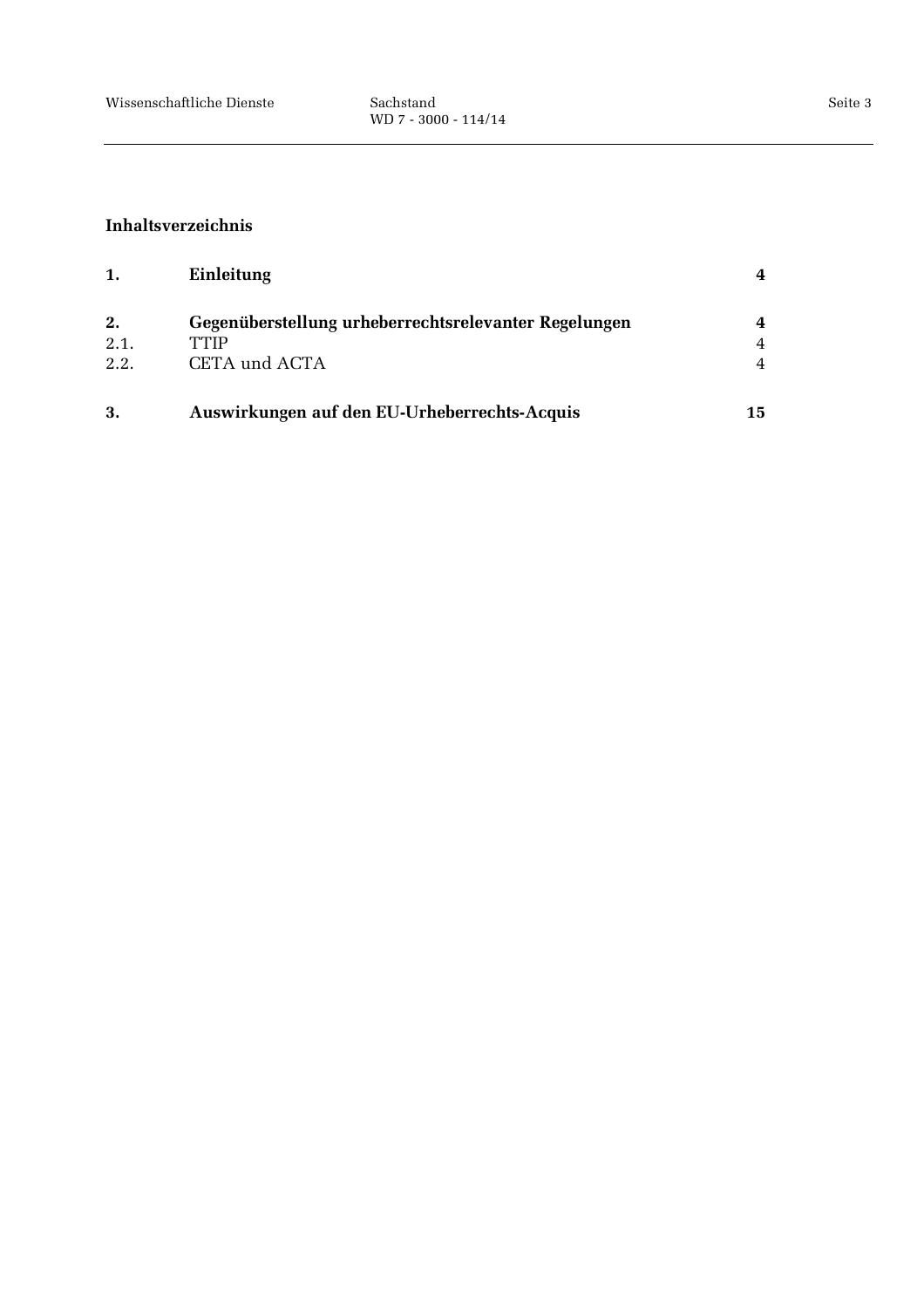### **1. Einleitung**

Gegenstand des vorliegenden Sachstands ist eine summarische Untersuchung urheberrechtsrelevanter Inhalte der zur Zeit der Erstellung des Sachstands verfügbaren (Entwurfs-)Texte zum Anti-Counterfeiting Trade Agreement (ACTA)[1](#page-3-3) , zum Comprehensive Economic and Trade Agreement (CETA)<sup>[2](#page-3-4)</sup> und zum Transatlantic Trade and Investment Partnership (TTIP)<sup>[3](#page-3-5)</sup>. In einem ersten Schritt soll die auf einer summarischen Sichtung beruhende Gegenüberstellung wortlautidentischer oder inhaltlich ähnlicher Passagen erfolgen. Sodann soll schlaglichtartig aufgezeigt werden, welche Auswirkungen CETA und TTIP auf das einschlägige EU-Urheberrecht zukommen könnte.

### <span id="page-3-0"></span>**2. Gegenüberstellung urheberrechtsrelevanter Regelungen**

#### <span id="page-3-1"></span>2.1. TTIP

Die Verhandlungen zum TTIP laufen derzeit und haben im Bereich des Geistigen Eigentums of-fenbar noch nicht zur Ausformulierung von konkreten Vertragstexten geführt.<sup>[4](#page-3-6)</sup> Vielmehr laufen derzeit die Vorbereitungen hierzu dergestalt, dass die EU-Kommission eine Konsultation der Mitgliedstaaten zum Geistigen Eigentum durchführt, um eine Verhandlungsposition zu konkretisieren.[5](#page-3-7) Ein konkreter Abgleich der einschlägigen Thematik mit den Entwurfstexten der anderen Übereinkommen ist deshalb aktuell nicht möglich.

## <span id="page-3-2"></span>2.2. CETA und ACTA

Eine Gegenüberstellung der gegenwärtig bekannten Entwurfsfassungen von CETA und ACTA ergibt folgende Ähnlichkeiten und Übereinstimmungen im Bereich des Urheberrechts:

<span id="page-3-3"></span><sup>1</sup> Text Stand Mai 2011, abrufbar unter http://www.mofa.go.jp/policy/economy/i\_property/pdfs/acta1105\_en.pdf (Stand dieser und sämtlicher nachfolgenden Online-Quellen: 19. Mai 2014).

<span id="page-3-4"></span><sup>2</sup> Entwurfstext abrufbar unter Europäische Kommission, CETA – Draft Texts as of 17 December 2013, Rats-Dok. DS 2088/13 – EU RESTRICTED, http://eudoxap01.bundestag.btg:8080/eudox/dokumentInhalt?id=70452.

<span id="page-3-5"></span><sup>3</sup> Vgl. hierzu grundsätzlich den EU-Sachstand Transatlantische Handels- und Investitionspartnerschaft – TTIP, PE-Dok 144/2014, Stand 6. Mai 2014, abrufbar unter http://eudoxap01.bundestag.btg:8080/eudox/dokument?id=113246&searchHistoryId=NUMMERNKREIS1400486540148&row Id=1\_name\_Outer sowie umfassend das TTIP-Dossier in EuDoX, abrufbar unter http://eudoxap01.bundestag.btg:8080/eudox/dossierChronologischAnsicht?id=79792&searchHistoryId=NUMM ERNKREIS1399275241668&rowId=3\_name\_Outer.

<span id="page-3-6"></span><sup>4</sup> Vgl. Drahtbericht BRUEEU 1645/2014 der Bundesregierung vom 1. April 2014 zum TTIP-Expertentreffen am 31. März 2014, Themengebiet Intellectual Property Rights – nur für den Dienstgebrauch, http://eudoxap01.bundestag.btg:8080/eudox/dokumentInhalt?id=76507.

<span id="page-3-7"></span><sup>5</sup> Vgl. Rats-Dok. DS 1215/14 vom 30. April 2014 – EU RESTRICTED, http://eudoxap01.bundestag.btg:8080/eudox/dokument?id=112958&searchHistoryId=NUMMERNKREIS1399275  $2416688$ rowId=7\_name\_Outer.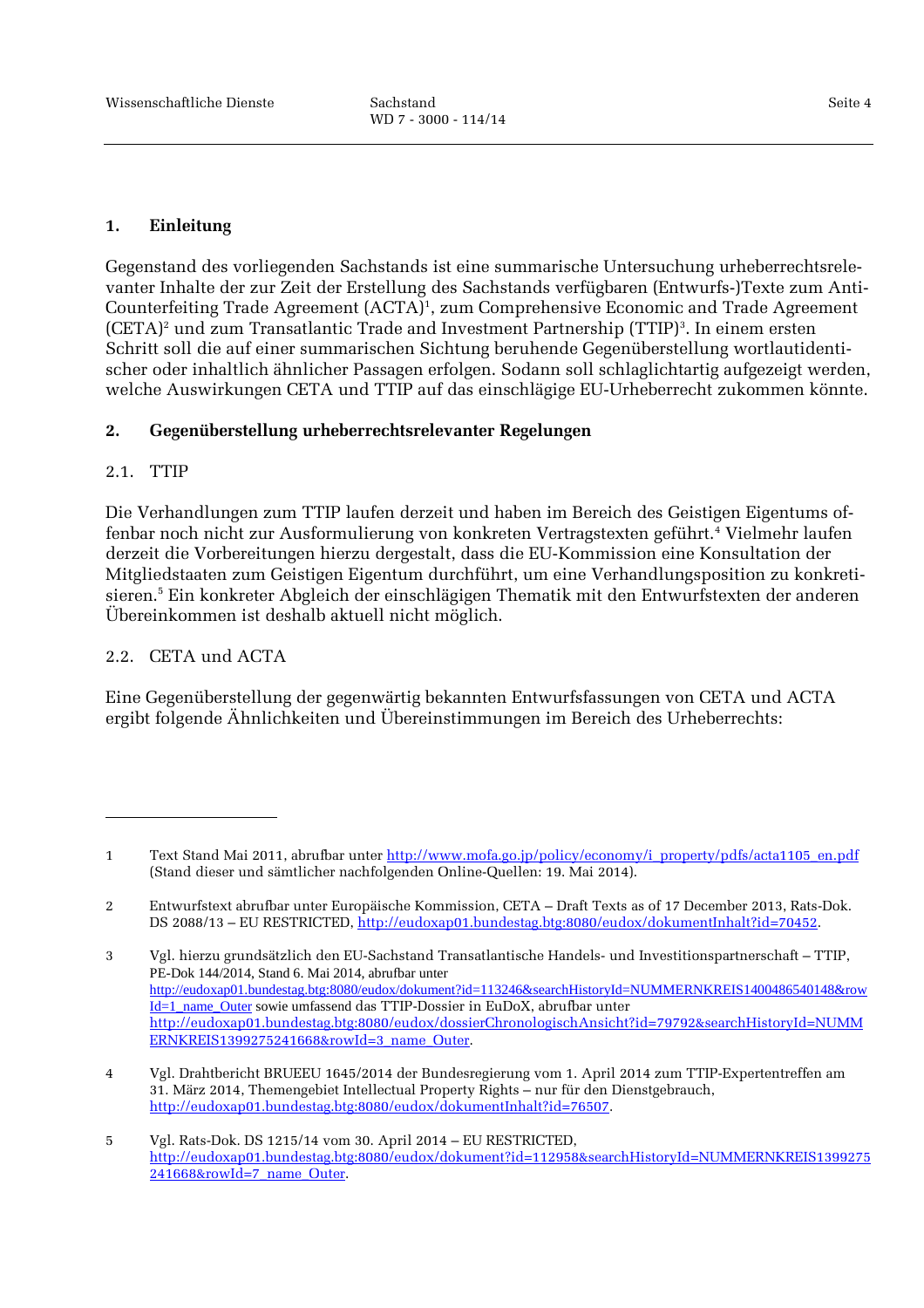| <b>CETA</b>                                                                                                                                                                                                                                                                                                                                                                                                                                                                                                                                                                                      | <b>ACTA</b>                                                                                                                                                                                                                                                                                                                                                                                                                                                                                                                                |
|--------------------------------------------------------------------------------------------------------------------------------------------------------------------------------------------------------------------------------------------------------------------------------------------------------------------------------------------------------------------------------------------------------------------------------------------------------------------------------------------------------------------------------------------------------------------------------------------------|--------------------------------------------------------------------------------------------------------------------------------------------------------------------------------------------------------------------------------------------------------------------------------------------------------------------------------------------------------------------------------------------------------------------------------------------------------------------------------------------------------------------------------------------|
| Article 4A - Disclosure of Information                                                                                                                                                                                                                                                                                                                                                                                                                                                                                                                                                           | ARTICLE 4: PRIVACY AND DISCLOSURE OF IN-<br><b>FORMATION</b>                                                                                                                                                                                                                                                                                                                                                                                                                                                                               |
| Nothing in this Chapter shall require a Party to dis-<br>close information that would otherwise be contrary<br>to its law or exempt from disclosure under its law,<br>including its laws and regulations concerning ac-<br>cess to information and privacy.                                                                                                                                                                                                                                                                                                                                      | 1. Nothing in this Agreement shall require a Party to<br>disclose:                                                                                                                                                                                                                                                                                                                                                                                                                                                                         |
|                                                                                                                                                                                                                                                                                                                                                                                                                                                                                                                                                                                                  | (a) information, the disclosure of which would be<br>contrary to its law, including laws protecting priva-<br>cy rights, or international agreements to which it is<br>party;                                                                                                                                                                                                                                                                                                                                                              |
|                                                                                                                                                                                                                                                                                                                                                                                                                                                                                                                                                                                                  | (b) confidential information, the disclosure of which<br>would impede law enforcement or otherwise be<br>contrary to the public interest; or                                                                                                                                                                                                                                                                                                                                                                                               |
|                                                                                                                                                                                                                                                                                                                                                                                                                                                                                                                                                                                                  | $(c)$ confidential information, the disclosure of which<br>would prejudice the legitimate commercial interests<br>of particular enterprises, public or private.                                                                                                                                                                                                                                                                                                                                                                            |
|                                                                                                                                                                                                                                                                                                                                                                                                                                                                                                                                                                                                  | 2. When a Party provides written information pur-<br>suant to the provisions of this Agreement, the Party<br>receiving the information shall, subject to its law<br>and practice, refrain from disclosing or using the<br>information for a purpose other than that for which<br>the information was provided, except with the prior<br>consent of the Party providing the information.                                                                                                                                                    |
| Article 13 - General Obligations                                                                                                                                                                                                                                                                                                                                                                                                                                                                                                                                                                 | ARTICLE 6: GENERAL OBLIGATIONS WITH RE-<br><b>SPECT TO ENFORCEMENT</b>                                                                                                                                                                                                                                                                                                                                                                                                                                                                     |
| 1. The Parties shall ensure that any procedures for<br>the enforcement of intellectual property rights are<br>fair and equitable, and are not unnecessarily com-<br>plicated or costly, nor entail unreasonable time-<br>limits or unwarranted delays. These procedures<br>shall be applied in such a manner as to avoid the<br>creation of barriers to legitimate trade and to pro-<br>vide for safeguards against their abuse.<br>2. In implementing the provisions of this Sub-<br>Section, each Party shall take into account the need<br>for proportionality between the seriousness of the | 1. Each Party shall ensure that enforcement proce-<br>dures are available under its law so as to permit<br>effective action against any act of infringement of<br>intellectual property rights covered by this Agree-<br>ment, including expeditious remedies to prevent<br>infringements and remedies which constitute a de-<br>terrent to further infringements. These procedures<br>shall be applied in such a manner as to avoid the<br>creation of barriers to legitimate trade and to provide<br>for safeguards against their abuse. |
| infringement, the interests of third parties, and the<br>applicable measures, remedies and penalties.<br>3. Articles 14 to 23 relate to civil enforcement.<br>4. For the purposes of Articles 14 to 23, unless oth-<br>erwise mentioned, "intellectual property rights"<br>means all categories of intellectual property that are                                                                                                                                                                                                                                                                | 2. Procedures adopted, maintained, or applied to<br>implement the provisions of this Chapter shall be<br>fair and equitable, and shall provide for the rights of<br>all participants subject to such procedures to be<br>appropriately protected. These procedures shall not                                                                                                                                                                                                                                                               |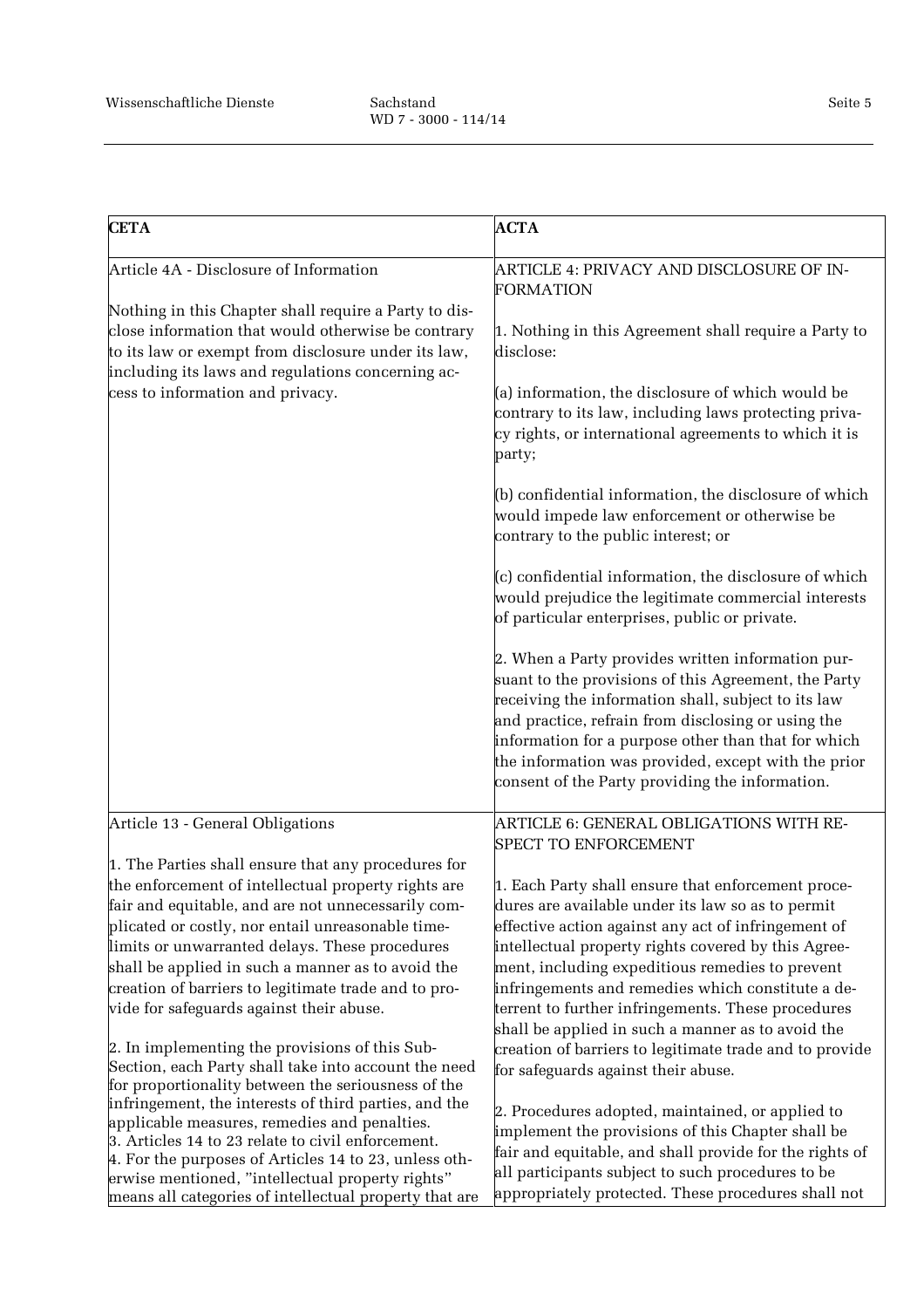| the subject of Sections 1 through 7 of Part II of the<br>Agreement on Trade-Related Aspects of Intellectual<br>Property Rights.                                                                                                                                                                                                                                                                                                                                                                                                                                                                                                                                                                                                                                                                                                                                                                                                                                                                                                                                                                                                                                                                            | be unnecessarily complicated or costly, or entail<br>unreasonable time-limits or unwarranted delays.                                                                                                                                                                                                                                                                                                                                                                                                                                                                                                                                                                                                                                                                                                                                                                                                                                                                                                                                                                                                                                                                                                                    |
|------------------------------------------------------------------------------------------------------------------------------------------------------------------------------------------------------------------------------------------------------------------------------------------------------------------------------------------------------------------------------------------------------------------------------------------------------------------------------------------------------------------------------------------------------------------------------------------------------------------------------------------------------------------------------------------------------------------------------------------------------------------------------------------------------------------------------------------------------------------------------------------------------------------------------------------------------------------------------------------------------------------------------------------------------------------------------------------------------------------------------------------------------------------------------------------------------------|-------------------------------------------------------------------------------------------------------------------------------------------------------------------------------------------------------------------------------------------------------------------------------------------------------------------------------------------------------------------------------------------------------------------------------------------------------------------------------------------------------------------------------------------------------------------------------------------------------------------------------------------------------------------------------------------------------------------------------------------------------------------------------------------------------------------------------------------------------------------------------------------------------------------------------------------------------------------------------------------------------------------------------------------------------------------------------------------------------------------------------------------------------------------------------------------------------------------------|
|                                                                                                                                                                                                                                                                                                                                                                                                                                                                                                                                                                                                                                                                                                                                                                                                                                                                                                                                                                                                                                                                                                                                                                                                            | 3. In implementing the provisions of this Chapter,<br>each Party shall take into account the need for pro-<br>portionality between the seriousness of the in-<br>fringement, the interests of third parties, and the<br>applicable measures, remedies and penalties.                                                                                                                                                                                                                                                                                                                                                                                                                                                                                                                                                                                                                                                                                                                                                                                                                                                                                                                                                    |
|                                                                                                                                                                                                                                                                                                                                                                                                                                                                                                                                                                                                                                                                                                                                                                                                                                                                                                                                                                                                                                                                                                                                                                                                            | 4. No provision of this Chapter shall be construed to<br>require a Party to make its officials subject to liabil-<br>ity for acts undertaken in the performance of their<br>official duties.                                                                                                                                                                                                                                                                                                                                                                                                                                                                                                                                                                                                                                                                                                                                                                                                                                                                                                                                                                                                                            |
| Article 17 - Right of Information                                                                                                                                                                                                                                                                                                                                                                                                                                                                                                                                                                                                                                                                                                                                                                                                                                                                                                                                                                                                                                                                                                                                                                          | ARTICLE 11: INFORMATION RELATED TO IN-<br>FRINGEMENT                                                                                                                                                                                                                                                                                                                                                                                                                                                                                                                                                                                                                                                                                                                                                                                                                                                                                                                                                                                                                                                                                                                                                                    |
| Without prejudice to its law governing privilege,<br>the protection of confidentiality of information<br>sources or the processing of personal data, each<br>Party shall provide that, in civil judicial proceed-<br>ings concerning the enforcement of intellectual<br>property rights, its judicial authorities shall have<br>the authority, upon a justified request of the right<br>holder, to order the infringer or the alleged infring-<br>er, to provide to the right holder or to the judicial<br>authorities, at least for the purpose of collecting<br>evidence, relevant information as provided for in its<br>applicable laws and regulations that the infringer or<br>alleged infringer possesses or controls. Such infor-<br>mation may include information regarding any per-<br>son involved in any aspect of the infringement or<br>alleged infringement and regarding the means of<br>production or the channels of distribution of the<br>infringing or allegedly infringing goods or services,<br>including the identification of third persons alleged<br>to be involved in the production and distribution of<br>such goods or services and of their channels of dis-<br>tribution. | Without prejudice to its law governing privilege, the<br>protection of confidentiality of information sources,<br>or the processing of personal data, each Party shall<br>provide that, in civil judicial proceedings concern-<br>ing the enforcement of intellectual property rights,<br>its judicial authorities have the authority, upon a<br>justified request of the right holder, to order the in-<br>fringer or, in the alternative, the alleged infringer, to<br>provide to the right holder or to the judicial authori-<br>ties, at least for the purpose of collecting evidence,<br>relevant information as provided for in its applica-<br>ble laws and regulations that the infringer or alleged<br>infringer possesses or controls. Such information<br>may include information regarding any person in-<br>volved in any aspect of the infringement or alleged<br>infringement and regarding the means of production<br>or the channels of distribution of the infringing or<br>allegedly infringing goods or services, including the<br>identification of third persons alleged to be involved<br>in the production and distribution of such goods or<br>services and of their channels of distribution. |
| Article 18 - Provisional and Precautionary Measures                                                                                                                                                                                                                                                                                                                                                                                                                                                                                                                                                                                                                                                                                                                                                                                                                                                                                                                                                                                                                                                                                                                                                        | ARTICLE 12: PROVISIONAL MEASURES                                                                                                                                                                                                                                                                                                                                                                                                                                                                                                                                                                                                                                                                                                                                                                                                                                                                                                                                                                                                                                                                                                                                                                                        |
| 1. Each Party shall provide that its judicial authori-<br>ties shall have the authority to order prompt and<br>effective provisional and precautionary measures,<br>including an interlocutory injunction, against a<br>party, or where appropriate, against a third party                                                                                                                                                                                                                                                                                                                                                                                                                                                                                                                                                                                                                                                                                                                                                                                                                                                                                                                                 | 1. Each Party shall provide that its judicial authori-<br>ties have the authority to order prompt and effective<br>provisional measures:                                                                                                                                                                                                                                                                                                                                                                                                                                                                                                                                                                                                                                                                                                                                                                                                                                                                                                                                                                                                                                                                                |
| over whom the relevant judicial authority exercises<br>jurisdiction, to prevent an infringement of an intel-                                                                                                                                                                                                                                                                                                                                                                                                                                                                                                                                                                                                                                                                                                                                                                                                                                                                                                                                                                                                                                                                                               | (a) against a party or, where appropriate, a third<br>party over whom the relevant judicial authority ex-<br>ercises jurisdiction, to prevent an infringement of                                                                                                                                                                                                                                                                                                                                                                                                                                                                                                                                                                                                                                                                                                                                                                                                                                                                                                                                                                                                                                                        |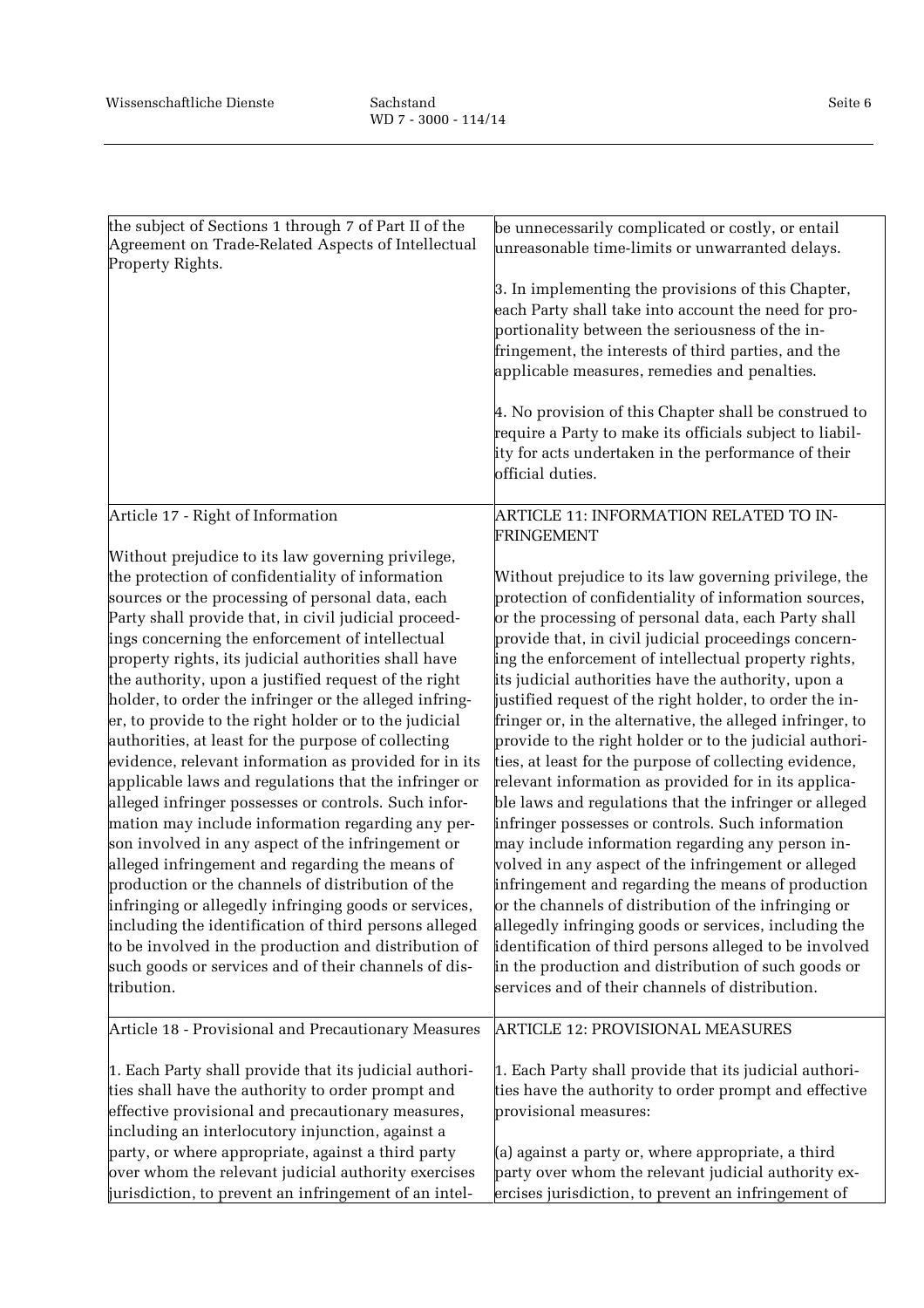lectual property right from occurring, and in particular,to prevent infringing goods from entering the channels of commerce.

2. Each Party shall provide that its judicial authorities have the authority to order the seizure or other taking into custody of the goods suspected of infringing an intellectual property right so as to prevent their entry into or movement within the channels of commerce.

3. Each Party shall provide that, in the case of an alleged infringement of an intellectual property right committed on a commercial scale, the judicial authorities may order, in accordance with domestic law, the precautionary seizure of property of the alleged infringer, including the blocking of its bank accounts and other assets. To that end, the judicial authorities may order the communication of relevant bank, financial or commercial documents, or access to other relevant information, as appropriate. any intellectual property right from occurring, and in particular, to prevent goods that involve the infringement of an intellectual property right from entering into the channels of commerce;

(b) to preserve relevant evidence in regard to the alleged infringement.

2. Each Party shall provide that its judicial authorities have the authority to adopt provisional measures inaudita altera parte where appropriate, in particular where any delay is likely to cause irreparable harm to the right holder, or where there is a demonstrable risk of evidence being destroyed. In proceedings conducted inaudita altera parte, each Party shall provide its judicial authorities with the authority to act expeditiously on requests for provisional measures and to make a decision without undue delay.

3. At least in cases of copyright or related rights infringement and trademark counterfeiting, each Party shall provide that, in civil judicial proceedings, its judicial authorities have the authority to order the seizure or other taking into custody of suspect goods, and of materials and implements relevant to the act of infringement, and, at least for trademark counterfeiting, documentary evidence, either originals or copies thereof, relevant to the infringement.

4. Each Party shall provide that its authorities have the authority to require the applicant, with respect to provisional measures, to provide any reasonably available evidence in order to satisfy themselves with a sufficient degree of certainty that the applicant's right is being infringed or that such infringement is imminent, and to order the applicant to provide a security or equivalent assurance sufficient to protect the defendant and to prevent abuse. Such security or equivalent assurance shall not unreasonably deter recourse to procedures for such provisional measures.

5. Where the provisional measures are revoked or where they lapse due to any act or omission by the applicant, or where it is subsequently found that there has been no infringement of an intellectual property right, the judicial authorities shall have the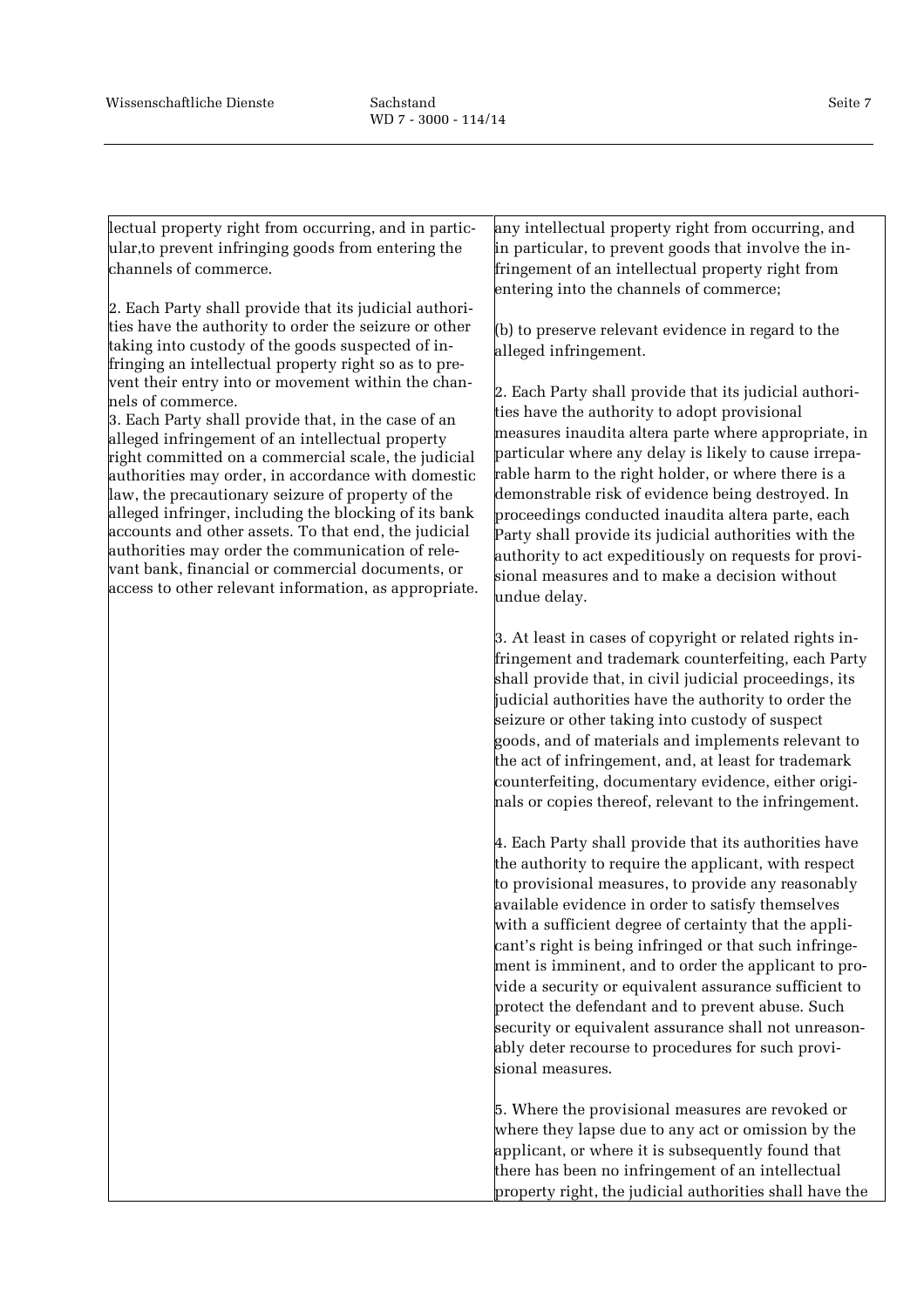|                                                                                                                                                                                                                                                                                                                                                                                                                                                                                                                                                                                                                                                                                                                                                                                                                                                                                                                                                                                            | authority to order the applicant, upon request of the<br>defendant, to provide the defendant appropriate<br>compensation for any injury caused by these<br>measures.                                                                                                                                                                                                                                                                                                                                                                                                                                                                                                                                                                                                                                                                                                                                                                        |
|--------------------------------------------------------------------------------------------------------------------------------------------------------------------------------------------------------------------------------------------------------------------------------------------------------------------------------------------------------------------------------------------------------------------------------------------------------------------------------------------------------------------------------------------------------------------------------------------------------------------------------------------------------------------------------------------------------------------------------------------------------------------------------------------------------------------------------------------------------------------------------------------------------------------------------------------------------------------------------------------|---------------------------------------------------------------------------------------------------------------------------------------------------------------------------------------------------------------------------------------------------------------------------------------------------------------------------------------------------------------------------------------------------------------------------------------------------------------------------------------------------------------------------------------------------------------------------------------------------------------------------------------------------------------------------------------------------------------------------------------------------------------------------------------------------------------------------------------------------------------------------------------------------------------------------------------------|
| Article 19 - Other remedies                                                                                                                                                                                                                                                                                                                                                                                                                                                                                                                                                                                                                                                                                                                                                                                                                                                                                                                                                                | <b>ARTICLE 10: OTHER REMEDIES</b>                                                                                                                                                                                                                                                                                                                                                                                                                                                                                                                                                                                                                                                                                                                                                                                                                                                                                                           |
| 1. The Parties shall ensure that the judicial authori-<br>ties may order, at the request of the applicant and<br>without prejudice to any damages due to the right<br>holder by reason of the infringement, and without<br>compensation of any sort, thedefinitive removal<br>from the channels of commerce, or the destruction,<br>of goods that they have found to be infringing an<br>intellectual property right. The Parties shall ensure<br>that the judicial authorities may order, if appropri-<br>ate, destruction of materials and implements pre-<br>dominantly used in the creation or manufacture of<br>those goods. In considering a request for such rem-<br>edies, the need for proportionality between the se-<br>riousness of the infringement and the remedies<br>ordered, as well as the interests of third parties,<br>shall be taken into account.<br>2. The Parties shall ensure that the judicial authori-<br>ties have the authority to order that those remedies | 1. At least with respect to pirated copyright goods<br>and counterfeit trademark goods, each Party shall<br>provide that, in civil judicial proceedings, at the<br>right holder's request, its judicial authorities have<br>the authority to order that such infringing goods be<br>destroyed, except in exceptional circumstances,<br>without compensation of any sort.<br>2. Each Party shall further provide that its judicial<br>authorities have the authority to order that materials<br>and implements, the predominant use of which has<br>been in the manufacture or creation of such infring-<br>ing goods, be, without undue delay and without<br>compensation of any sort, destroyed or disposed of<br>outside the channels of commerce in such a manner<br>as to minimize the risks of further infringements.<br>3. A Party may provide for the remedies described in<br>this Article to be carried out at the infringer's ex- |
| shall be carried out at the expense of the infringer,<br>unless particular reasons are invoked for not doing<br>SO.                                                                                                                                                                                                                                                                                                                                                                                                                                                                                                                                                                                                                                                                                                                                                                                                                                                                        | pense.                                                                                                                                                                                                                                                                                                                                                                                                                                                                                                                                                                                                                                                                                                                                                                                                                                                                                                                                      |
| Article 20 – Injunctions                                                                                                                                                                                                                                                                                                                                                                                                                                                                                                                                                                                                                                                                                                                                                                                                                                                                                                                                                                   | ARTICLE 8: INJUNCTIONS                                                                                                                                                                                                                                                                                                                                                                                                                                                                                                                                                                                                                                                                                                                                                                                                                                                                                                                      |
| 1. Each Party shall provide that, in civil judicial<br>proceedings concerning the enforcement of intellec-<br>tual property rights, its judicial authorities shall<br>have the authority to issue an order against a party<br>to desist from an infringement, and inter alia, an<br>order to that party, or, where appropriate, to a third<br>party over whom the relevant judicial authority<br>exercises jurisdiction, to prevent infringing goods<br>from entering into the channels of commerce.<br>2. Notwithstanding the other provisions of this Sec-                                                                                                                                                                                                                                                                                                                                                                                                                               | 1. Each Party shall provide that, in civil judicial<br>proceedings concerning the enforcement of intellec-<br>tual property rights, its judicial authorities have the<br>authority to issue an order against a party to desist<br>from an infringement, and inter alia, an order to that<br>party or, where appropriate, to a third party over<br>whom the relevant judicial authority exercises juris-<br>diction, to prevent goods that involve the infringe-<br>ment of an intellectual property right from entering<br>into the channels of commerce.                                                                                                                                                                                                                                                                                                                                                                                   |
| tion, a Party may limit the remedies available<br>against use by government, or by third parties au-<br>thorized by government, without the use of authori-<br>zation of the right holders to the payment of remu-<br>neration provided that the Party complies with the<br>provisions of Part II of the TRIPS Agreement specif-<br>ically addressing such use. In other cases, the rem-                                                                                                                                                                                                                                                                                                                                                                                                                                                                                                                                                                                                   | 2. Notwithstanding the other provisions of this Sec-<br>tion, a Party may limit the remedies available<br>against use by governments, or by third parties au-<br>thorized by a government, without the authorization<br>of the right holder, to the payment of remuneration,<br>provided that the Party complies with the provisions                                                                                                                                                                                                                                                                                                                                                                                                                                                                                                                                                                                                        |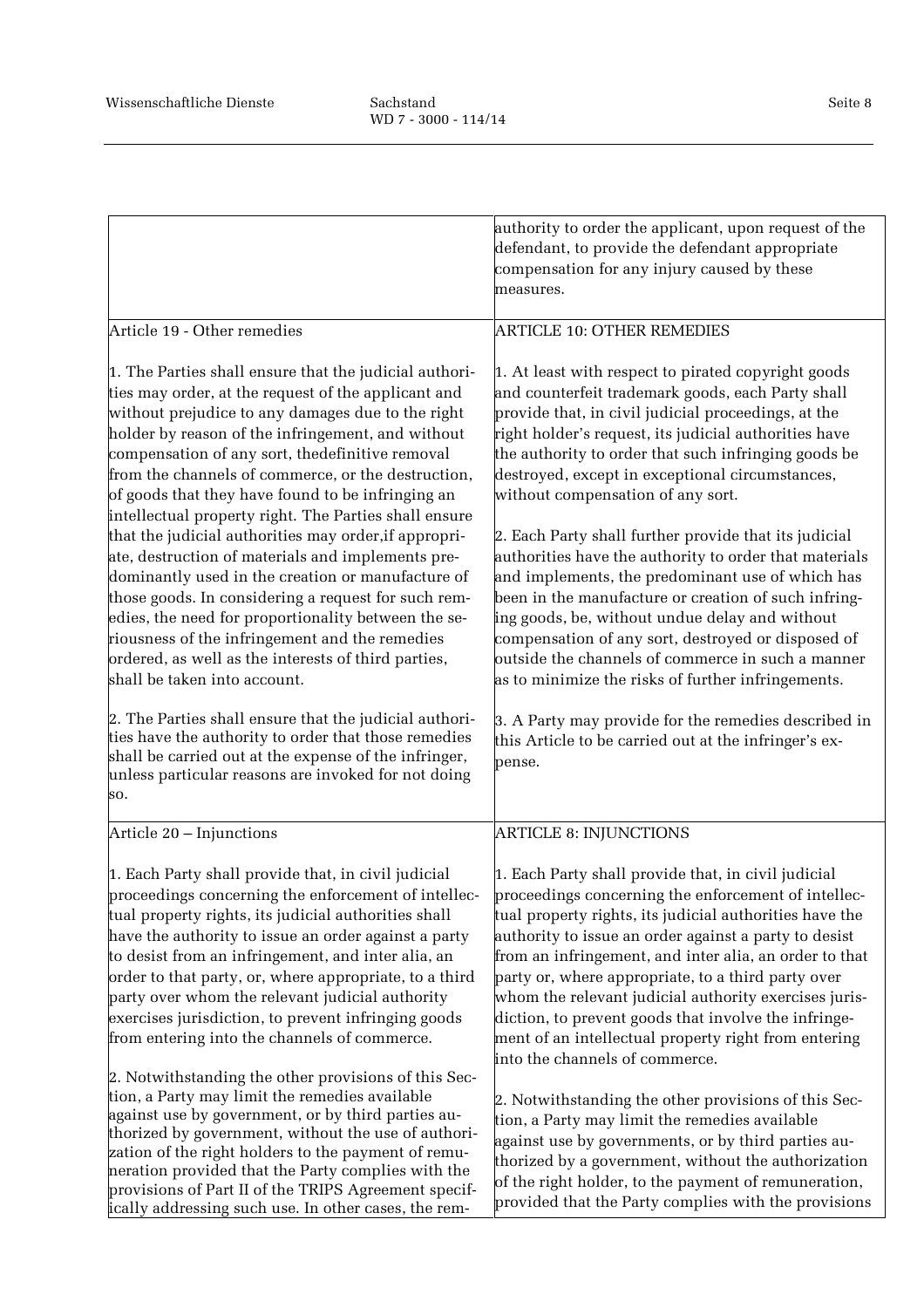| edies under this Section shall apply or, where these<br>remedies are inconsistent with a Party's law, de-<br>claratory judgments and adequate compensation<br>shall be available.                                                                                                                                                                                                                                                                                                                                                                                                                                                                                                                                                                                                                                                                                                                                                                                                                                                                                                                                          | of Part II of the TRIPS Agreement specifically ad-<br>dressing such use. In other cases, the remedies un-<br>der this Section shall apply or, where these reme-<br>dies are inconsistent with a Party's law, declaratory<br>judgments and adequate compensation shall be<br>available.                                                                                                                                                                                                                                                                                                                                                                                                                                                                                                                                                                                                                                                                                                                                                                                                                                                                                                                                                                                                                                                                                                                                                                                                                                                                                                                                                                                                     |
|----------------------------------------------------------------------------------------------------------------------------------------------------------------------------------------------------------------------------------------------------------------------------------------------------------------------------------------------------------------------------------------------------------------------------------------------------------------------------------------------------------------------------------------------------------------------------------------------------------------------------------------------------------------------------------------------------------------------------------------------------------------------------------------------------------------------------------------------------------------------------------------------------------------------------------------------------------------------------------------------------------------------------------------------------------------------------------------------------------------------------|--------------------------------------------------------------------------------------------------------------------------------------------------------------------------------------------------------------------------------------------------------------------------------------------------------------------------------------------------------------------------------------------------------------------------------------------------------------------------------------------------------------------------------------------------------------------------------------------------------------------------------------------------------------------------------------------------------------------------------------------------------------------------------------------------------------------------------------------------------------------------------------------------------------------------------------------------------------------------------------------------------------------------------------------------------------------------------------------------------------------------------------------------------------------------------------------------------------------------------------------------------------------------------------------------------------------------------------------------------------------------------------------------------------------------------------------------------------------------------------------------------------------------------------------------------------------------------------------------------------------------------------------------------------------------------------------|
| Article 21 - Damages                                                                                                                                                                                                                                                                                                                                                                                                                                                                                                                                                                                                                                                                                                                                                                                                                                                                                                                                                                                                                                                                                                       | <b>ARTICLE 9: DAMAGES</b>                                                                                                                                                                                                                                                                                                                                                                                                                                                                                                                                                                                                                                                                                                                                                                                                                                                                                                                                                                                                                                                                                                                                                                                                                                                                                                                                                                                                                                                                                                                                                                                                                                                                  |
| 1. Each Party shall provide that:<br>(a) in civil judicial proceedings, its judicial authori-<br>ties shall have the authority to order the infringer<br>who knowingly or with reasonable grounds to<br>know, engaged in infringing activity of intellectual<br>property rights to pay the right holder:<br>(i) damages adequate to compensate for the injury<br>the right holder has suffered as a result of the in-<br>fringement; or<br>(ii) the profits of the infringer that are attributable to<br>the infringement, which may be presumed to be the<br>amount of damages referred to in paragraph (i);<br>(b) in determining the amount of damages for in-<br>fringements of intellectual property rights, its judi-<br>cial authorities may consider, inter alia, any legiti-<br>mate measure of value that may be submitted by the<br>right holder, including lost profits.<br>2. As an alternative to the previous paragraph, a<br>Party's law may provide for payment of remunera-<br>tion, such as a royalty or fee, to compensate a right<br>holder for the unauthorized use of its intellectual<br>property. | 1. Each Party shall provide that, in civil judicial<br>proceedings concerning the enforcement of intellec-<br>tual property rights, its judicial authorities have the<br>authority to order the infringer who, knowingly or<br>with reasonable grounds to know, engaged in in-<br>fringing activity to pay the right holder damages<br>adequate to compensate for the injury the right<br>holder has suffered as a result of the infringement.<br>In determining the amount of damages for infringe-<br>ment of intellectual property rights, a Party's judi-<br>cial authorities shall have the authority to consider,<br>inter alia, any legitimate measure of value the right<br>holder submits, which may include lost profits, the<br>value of the infringed goods or services measured by<br>the market price, or the suggested retail price.<br>2. At least in cases of copyright or related rights in-<br>fringement and trademark counterfeiting, each Party<br>shall provide that, in civil judicial proceedings, its<br>judicial authorities have the authority to order the<br>infringer to pay the right holder the infringer's prof-<br>its that are attributable to the infringement. A Party<br>may presume those profits to be the amount of dam-<br>ages referred to in paragraph 1.<br>3. At least with respect to infringement of copyright<br>or related rights protecting works, phonograms, and<br>performances, and in cases of trademark counterfeit-<br>ing, each Party shall also establish or maintain a<br>system that provides for one or more of the follow-<br>ing:<br>(a) pre-established damages; or<br>(b) presumptions 3 for determining the amount of |
|                                                                                                                                                                                                                                                                                                                                                                                                                                                                                                                                                                                                                                                                                                                                                                                                                                                                                                                                                                                                                                                                                                                            | damages sufficient to compensate the right holder<br>for the harm caused by the infringement; or                                                                                                                                                                                                                                                                                                                                                                                                                                                                                                                                                                                                                                                                                                                                                                                                                                                                                                                                                                                                                                                                                                                                                                                                                                                                                                                                                                                                                                                                                                                                                                                           |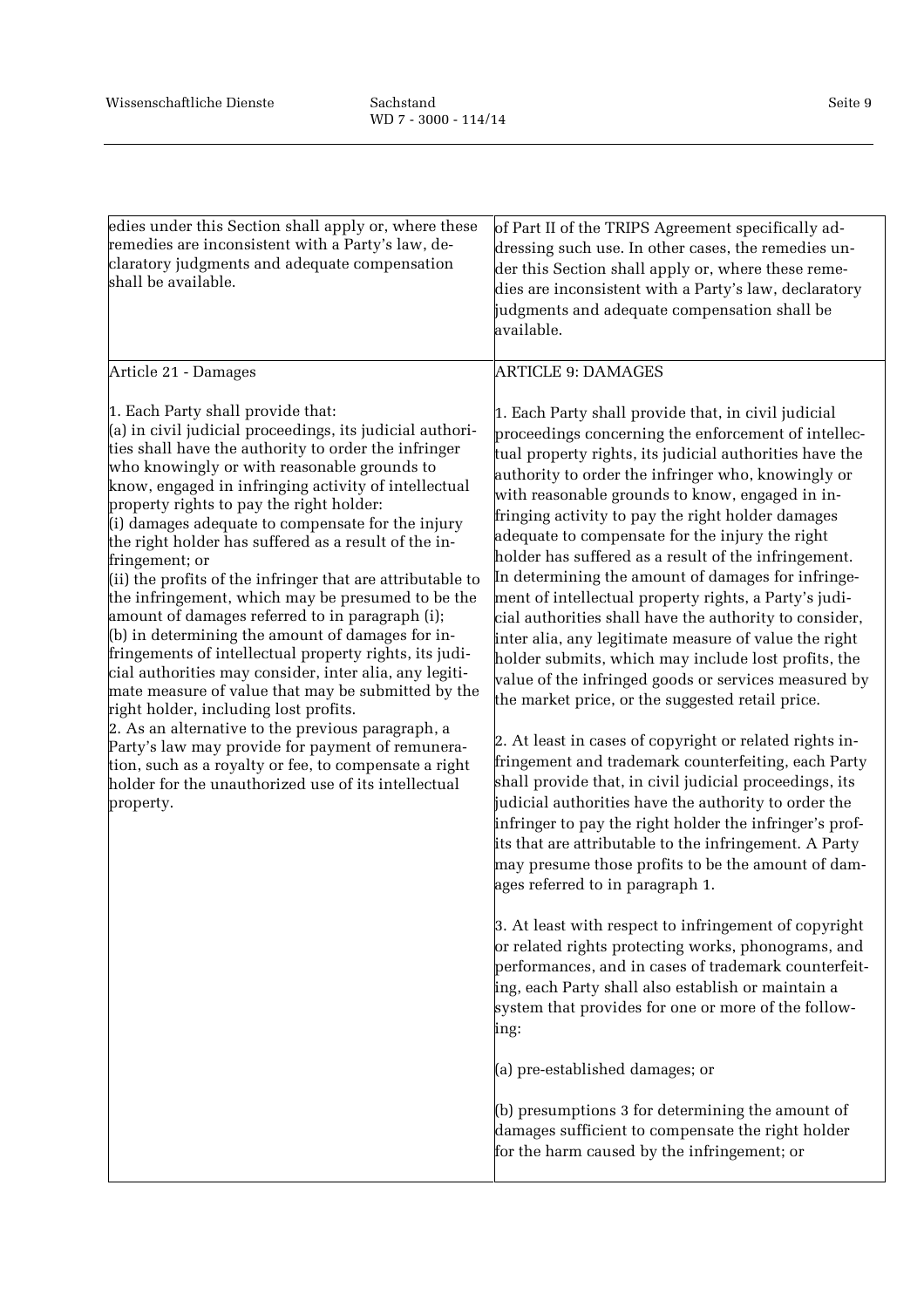|                                                                                                                                                                                                                                                                                                                                                                                                     | (c) at least for copyright, additional damages.                                                                                                                                                                                                                                                                                                                                                                                                                   |
|-----------------------------------------------------------------------------------------------------------------------------------------------------------------------------------------------------------------------------------------------------------------------------------------------------------------------------------------------------------------------------------------------------|-------------------------------------------------------------------------------------------------------------------------------------------------------------------------------------------------------------------------------------------------------------------------------------------------------------------------------------------------------------------------------------------------------------------------------------------------------------------|
|                                                                                                                                                                                                                                                                                                                                                                                                     | 4. Where a Party provides the remedy referred to in<br>subparagraph 3(a) or the presumptions referred to in<br>subparagraph 3(b), it shall ensure that either its ju-<br>dicial authorities or the right holder has the right to<br>choose such a remedy or presumptions as an alter-<br>native to the remedies referred to in paragraphs 1<br>and 2.<br>$5. \, (\ldots)$                                                                                         |
| Article 22 - Legal Costs                                                                                                                                                                                                                                                                                                                                                                            | <b>ARTICLE 9: DAMAGES</b>                                                                                                                                                                                                                                                                                                                                                                                                                                         |
| Each Party shall provide that its judicial authorities,<br>where appropriate, shall have the authority to or-<br>der, at the conclusion of civil judicial proceedings<br>concerning the enforcement of intellectual property<br>rights, that the prevailing party be awarded pay-<br>ment by the losing party of legal costs and other<br>expenses, as provided for under that Party's law.         | 5. Each Party shall provide that its judicial authori-<br>ties, where appropriate, have the authority to order,<br>at the conclusion of civil judicial proceedings con-<br>cerning infringement of at least copyright or related<br>rights, or trademarks, that the prevailing party be<br>awarded payment by the losing party of court costs<br>or fees and appropriate attorney's fees, or any other<br>expenses as provided for under that Party's law.        |
| Article 24 - Border Measures                                                                                                                                                                                                                                                                                                                                                                        | Section 3: Border Measures                                                                                                                                                                                                                                                                                                                                                                                                                                        |
| (footnote: It is understood that there shall be no<br>obligation to apply the procedures set forth in this<br>Section to goods put on the market in another coun-<br>try by or with the consent of the right holder.)                                                                                                                                                                               | (footnote: It is understood that there shall be no ob-<br>ligation to apply the procedures set forth in this<br>Section to goods put on the market in another coun-<br>try by or with the consent of the right holder.)                                                                                                                                                                                                                                           |
| Article 24.1 - Scope of Border Measures                                                                                                                                                                                                                                                                                                                                                             | ARTICLE 13: SCOPE OF THE BORDER MEASURES                                                                                                                                                                                                                                                                                                                                                                                                                          |
| 1. [CA: For the purposes of this Article, 'goods in-<br>fringing an intellectual property right' shall at least<br>include goods that are subject to footnote 14 of Ar-<br>ticle 51 of the Agreement on Trade-Related Aspects<br>of Intellectual Property Rights.] (Note:Canada is<br>aware that the outcome of discussions regarding<br>export may necessitate changes to these defini-<br>tions.) | In providing, as appropriate, and consistent with its $\;$<br>domestic system of intellectual property rights pro-<br>tection and without prejudice to the requirements of<br>the TRIPS Agreement, for effective border enforce-<br>ment of intellectual property rights, a Party should<br>do so in a manner that does not discriminate unjus-<br>tifiably between intellectual property rights and that<br>avoids the creation of barriers to legitimate trade. |
| [EU: For the purposes of this Article, 'goods infring-<br>ing an intellectual property right apply notably in<br>respect of:                                                                                                                                                                                                                                                                        |                                                                                                                                                                                                                                                                                                                                                                                                                                                                   |
| (a) trademark;                                                                                                                                                                                                                                                                                                                                                                                      |                                                                                                                                                                                                                                                                                                                                                                                                                                                                   |
|                                                                                                                                                                                                                                                                                                                                                                                                     |                                                                                                                                                                                                                                                                                                                                                                                                                                                                   |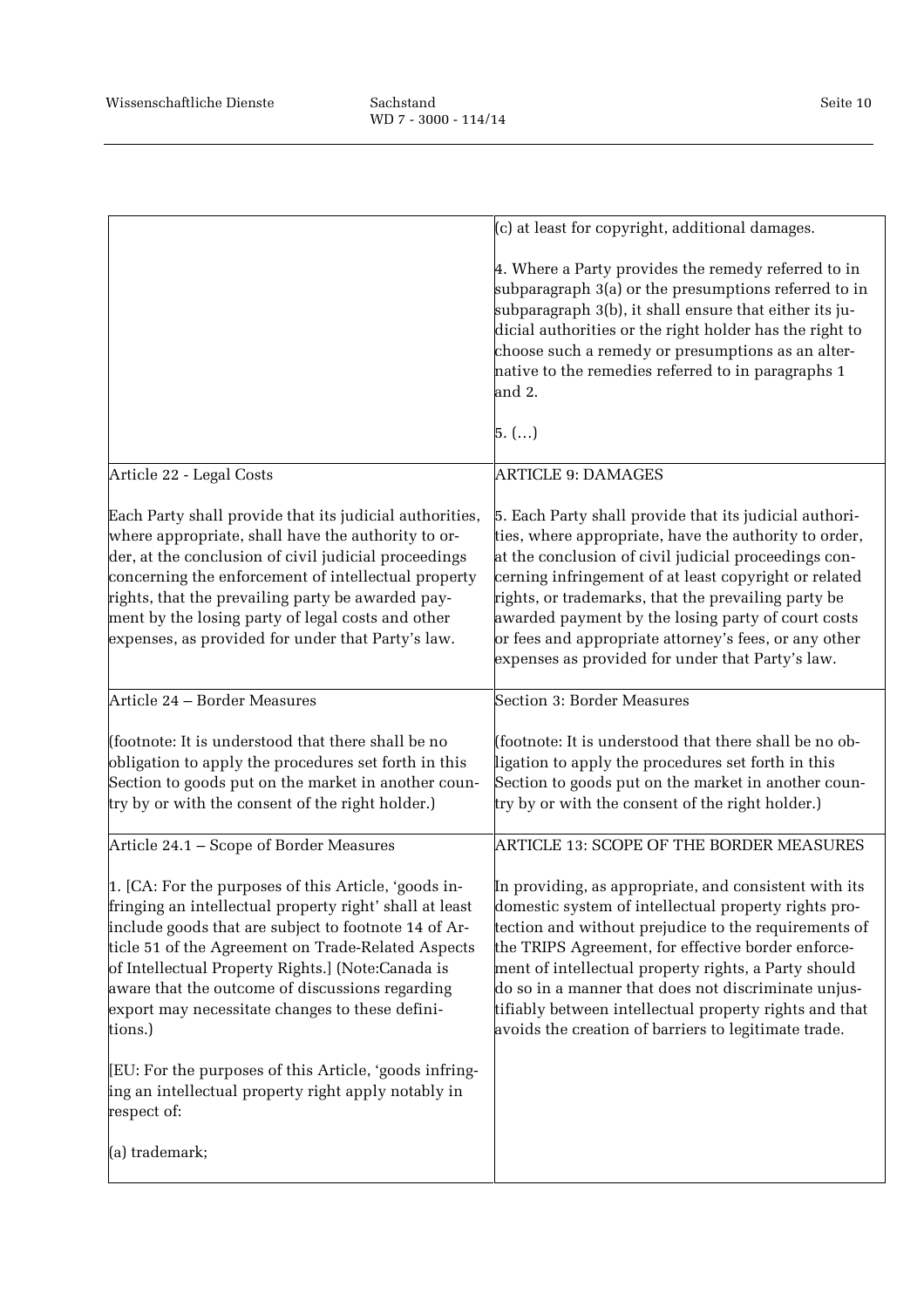#### (b) copyright;

(c) geographical indication; and

(d) design.]

(Note: Definitions in support of Geographical Indications and Design would be required were these concepts to form part of an agreed scope.)

2. Each Party shall adopt or maintain procedures with respect to import [EU: and export] shipments under which a right holder may request its competent authorities to suspend the release of, or detain goods suspected of infringing an intellectual property right.

3. Each Party shall adopt or maintain procedures with respect to import [EU: and export] shipments under which its competent authorities may act on their own initiative to temporarily suspend the release of, or detain goods suspected of infringing an intellectual property right to provide a right holder an opportunity to formally request assistance under paragraph 2.

[CA: 3A.Where a Party has entered into arrangements to establish a common security perimeter to conduct harmonized customs clearance procedures, it shall not be required to apply the obligations of paragraphs 2 and 3 of this Article at internal borders within the perimeter.]

4. Each Party may adopt or maintain procedures with respect to transhipments and shipments in customs transit [EU: and exports] under which a right holder may request its competent authorities to suspend the release of, or detain goods suspected of infringing an intellectual property right.

5. Each Party may exclude from the application of the above provisions small quantities of goods of a non-commercial nature contained in travellers' personal luggage or small quantities of goods of a noncommercial nature sent in small consignments.

6. For the purposes of this Article: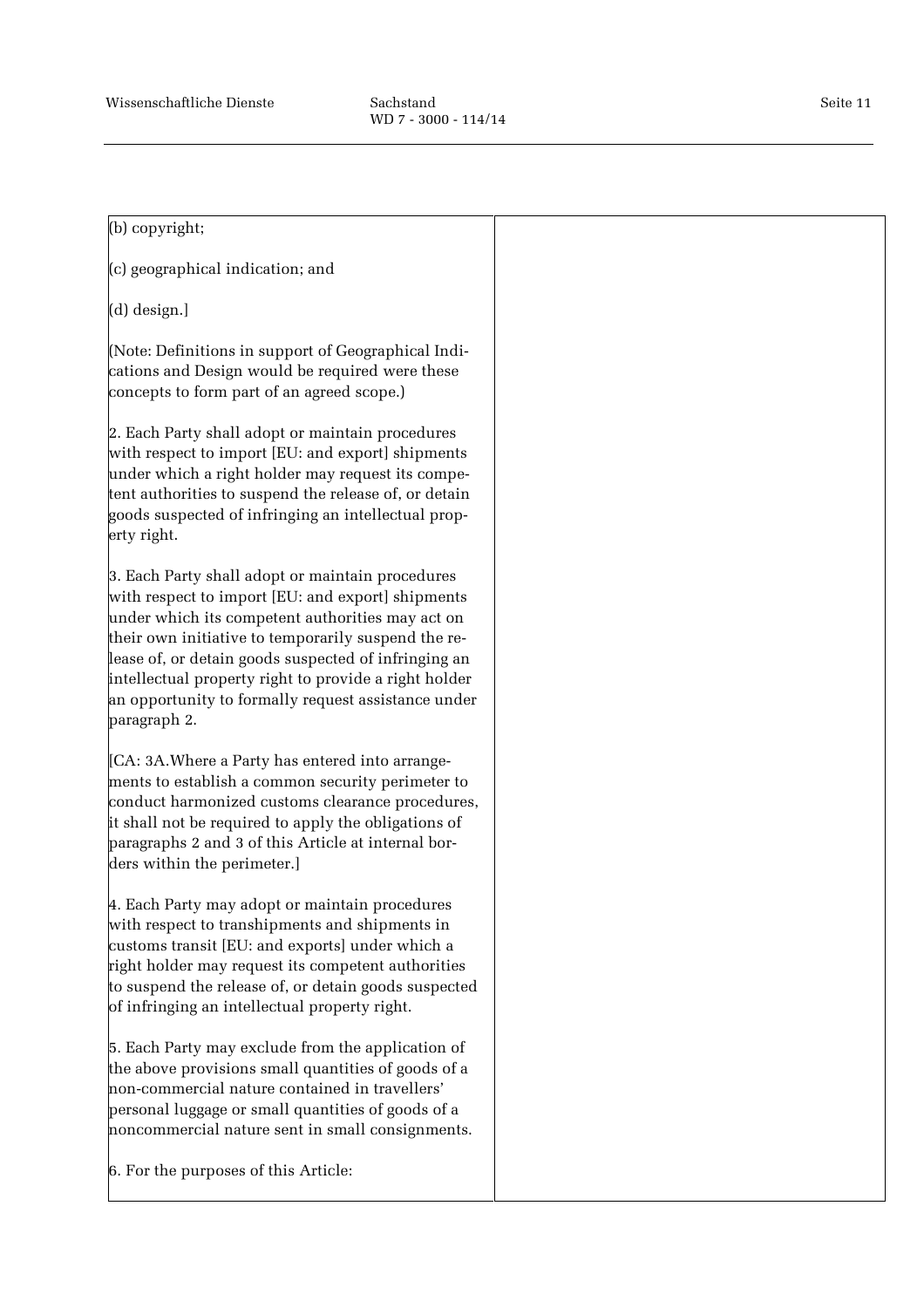| (a) "Import shipments" means shipments of goods<br>brought into the territory of a Party from a place<br>outside that territory, while those goods remain<br>under customs control. This definition includes<br>goods brought into the territory to a free zone or<br>customs warehouse, but excludes shipments in<br>customs transit and transhipments.                                                                                                                                                                                                                                                                                                                                                                                       |                                                                                                                                                                                                                                                                                                                                                                                                                                                                                                                                                                                                                                                                                                                                                                                                                                          |
|------------------------------------------------------------------------------------------------------------------------------------------------------------------------------------------------------------------------------------------------------------------------------------------------------------------------------------------------------------------------------------------------------------------------------------------------------------------------------------------------------------------------------------------------------------------------------------------------------------------------------------------------------------------------------------------------------------------------------------------------|------------------------------------------------------------------------------------------------------------------------------------------------------------------------------------------------------------------------------------------------------------------------------------------------------------------------------------------------------------------------------------------------------------------------------------------------------------------------------------------------------------------------------------------------------------------------------------------------------------------------------------------------------------------------------------------------------------------------------------------------------------------------------------------------------------------------------------------|
| (b) "Shipments in customs transit" means ship-<br>ments of goods that enter the territory of a Party<br>from a place outside that territory and are author-<br>ized by customs authorities for transport under<br>continuous customs control from an office of entry<br>to an office of exit, for the purpose of exiting the<br>territory. Shipments in customs transit that are sub-<br>sequently approved for removal from customs con-<br>trol without exiting the territory are considered to<br>be import shipments.                                                                                                                                                                                                                      |                                                                                                                                                                                                                                                                                                                                                                                                                                                                                                                                                                                                                                                                                                                                                                                                                                          |
| $(c)$ "Transhipments" means shipments of goods that<br>are transferred under customs control from the im-<br>porting means of transport to the exporting means<br>of transport within the area of one Customs office<br>which is the office of both importation and exporta-<br>tion.                                                                                                                                                                                                                                                                                                                                                                                                                                                          |                                                                                                                                                                                                                                                                                                                                                                                                                                                                                                                                                                                                                                                                                                                                                                                                                                          |
| (d) "Export shipments" means shipments of goods<br>which are to be taken from the territory of a Party to<br>a place outside that territory, excluding shipments<br>in customs transit and transhipments.                                                                                                                                                                                                                                                                                                                                                                                                                                                                                                                                      |                                                                                                                                                                                                                                                                                                                                                                                                                                                                                                                                                                                                                                                                                                                                                                                                                                          |
| Article 24.2 – Application by the Right Holder                                                                                                                                                                                                                                                                                                                                                                                                                                                                                                                                                                                                                                                                                                 | Article 17: APPLICATION BY THE RIGHT HOLDER                                                                                                                                                                                                                                                                                                                                                                                                                                                                                                                                                                                                                                                                                                                                                                                              |
| 1. Each Party shall provide that its competent au-<br>thorities require a right holder that requests the<br>procedures described in Article 24.1 to provide<br>adequate evidence to satisfy the competent authori-<br>ties that, under the law of the Party providing the<br>procedures, there is prima facie an infringement of<br>the right holder's intellectual property right, and to<br>supply sufficient information that may reasonably<br>be expected to be within the right holder's<br>knowledge to make the suspect goods reasonably<br>recognisable by the competent authorities. The re-<br>quirement to provide sufficient information shall<br>not unreasonably deter recourse to the procedures<br>described in Article 24.1. | 1. Each Party shall provide that its competent au-<br>thorities require a right holder that requests the pro-<br>cedures described in subparagraphs 1(b) and 2(b) of<br>Article 16 (Border Measures) to provide adequate<br>evidence to satisfy the competent authorities that,<br>under the law of the Party providing the procedures,<br>there is prima facie an infringement of the right<br>holder's intellectual property right, and to supply<br>sufficient information that may reasonably be ex-<br>pected to be within the right holder's knowledge to<br>make the suspect goods reasonably recognizable by<br>the competent authorities. The requirement to pro-<br>vide sufficient information shall not unreasonably<br>deter recourse to the procedures described in sub-<br>paragraphs 1(b) and 2(b) of Article 16 (Border |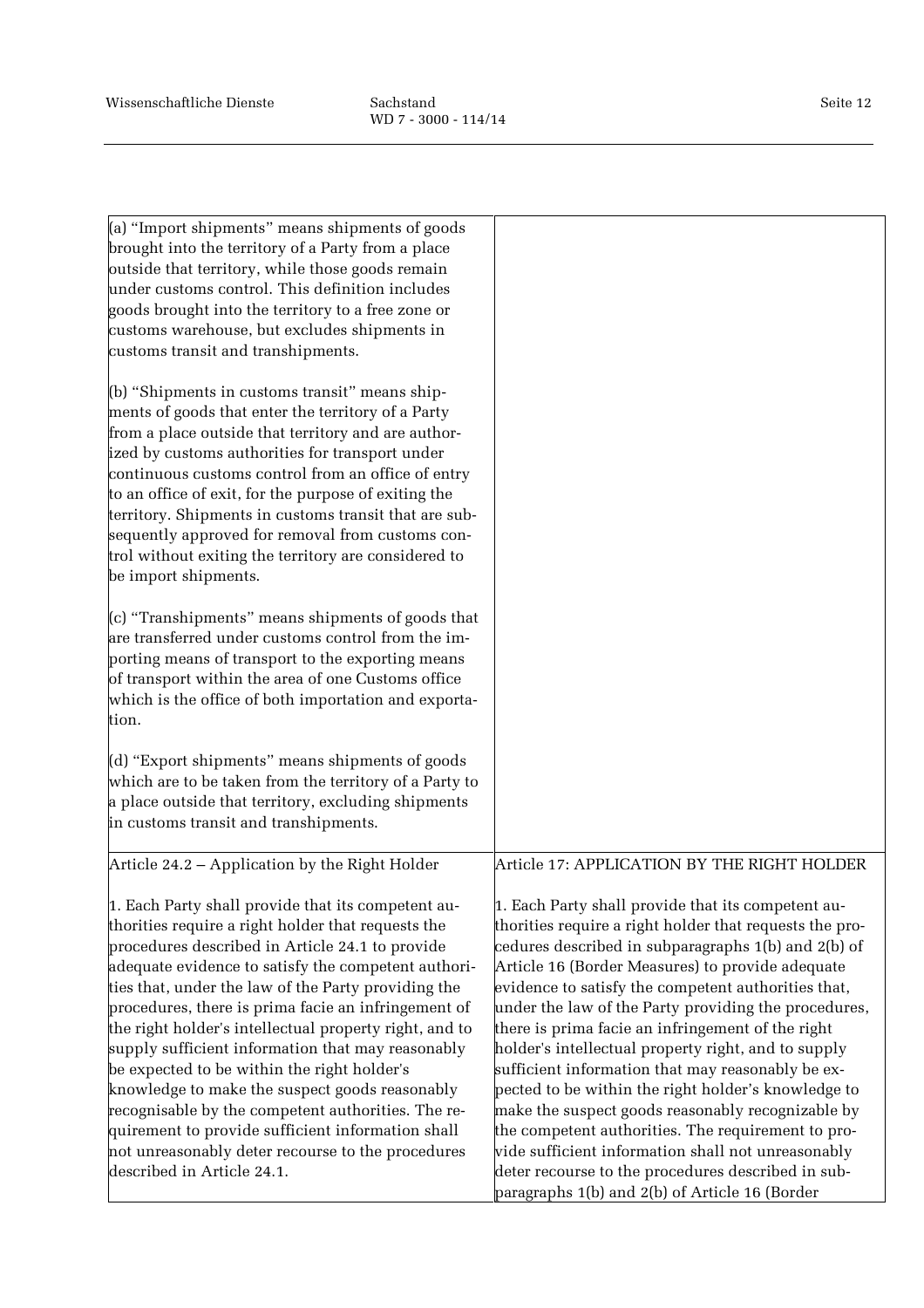| Measures).                                                                                                                                                                                                                                                                                                                                                                                                                                                       |
|------------------------------------------------------------------------------------------------------------------------------------------------------------------------------------------------------------------------------------------------------------------------------------------------------------------------------------------------------------------------------------------------------------------------------------------------------------------|
| 2. Each Party shall provide for applications to sus-<br>pend the release of, or to detain, any suspect goods<br>under customs control in its territory. A Party may<br>provide for such applications to apply to multiple<br>shipments. A Party may provide that, at the request<br>of the right holder, the application to suspend the<br>release of, or to detain, suspect goods may apply to<br>selected points of entry and exit under customs con-<br>trol. |
| 3. Each Party shall ensure that its competent author-<br>ities inform the applicant within a reasonable period<br>whether they have accepted the application. Where<br>its competent authorities have accepted the applica-<br>tion, they shall also inform the applicant of the peri-<br>od of validity of the application.                                                                                                                                     |
| 4. A Party may provide that, where the applicant has<br>abused the procedures described in subparagraphs<br>1(b) and 2(b) of Article 16 (Border Measures), or<br>where there is due cause, its competent authorities<br>have the authority to deny, suspend, or void an ap-<br>plication.                                                                                                                                                                        |
| ARTICLE 15: PROVISION OF INFORMATION<br>FROM THE RIGHT HOLDER                                                                                                                                                                                                                                                                                                                                                                                                    |
| Each Party shall permit its competent authorities to<br>request a right holder to supply relevant information<br>to assist the competent authorities in taking the bor-<br>der measures referred to in this Section. A Party may<br>also allow a right holder to supply relevant infor-<br>mation to its competent authorities.                                                                                                                                  |
| ARTICLE 18: SECURITY OR EQUIVALENT AS-<br><b>SURANCE</b>                                                                                                                                                                                                                                                                                                                                                                                                         |
| Each Party shall provide that its competent authori-<br>ties have the authority to require a right holder that<br>requests the procedures described in subparagraphs<br>1(b) and 2(b) of Article 16 (Border Measures) to pro-<br>vide a reasonable security or equivalent assurance<br>sufficient to protect the defendant and the compe-<br>tent authorities and to prevent abuse. Each Party                                                                   |
|                                                                                                                                                                                                                                                                                                                                                                                                                                                                  |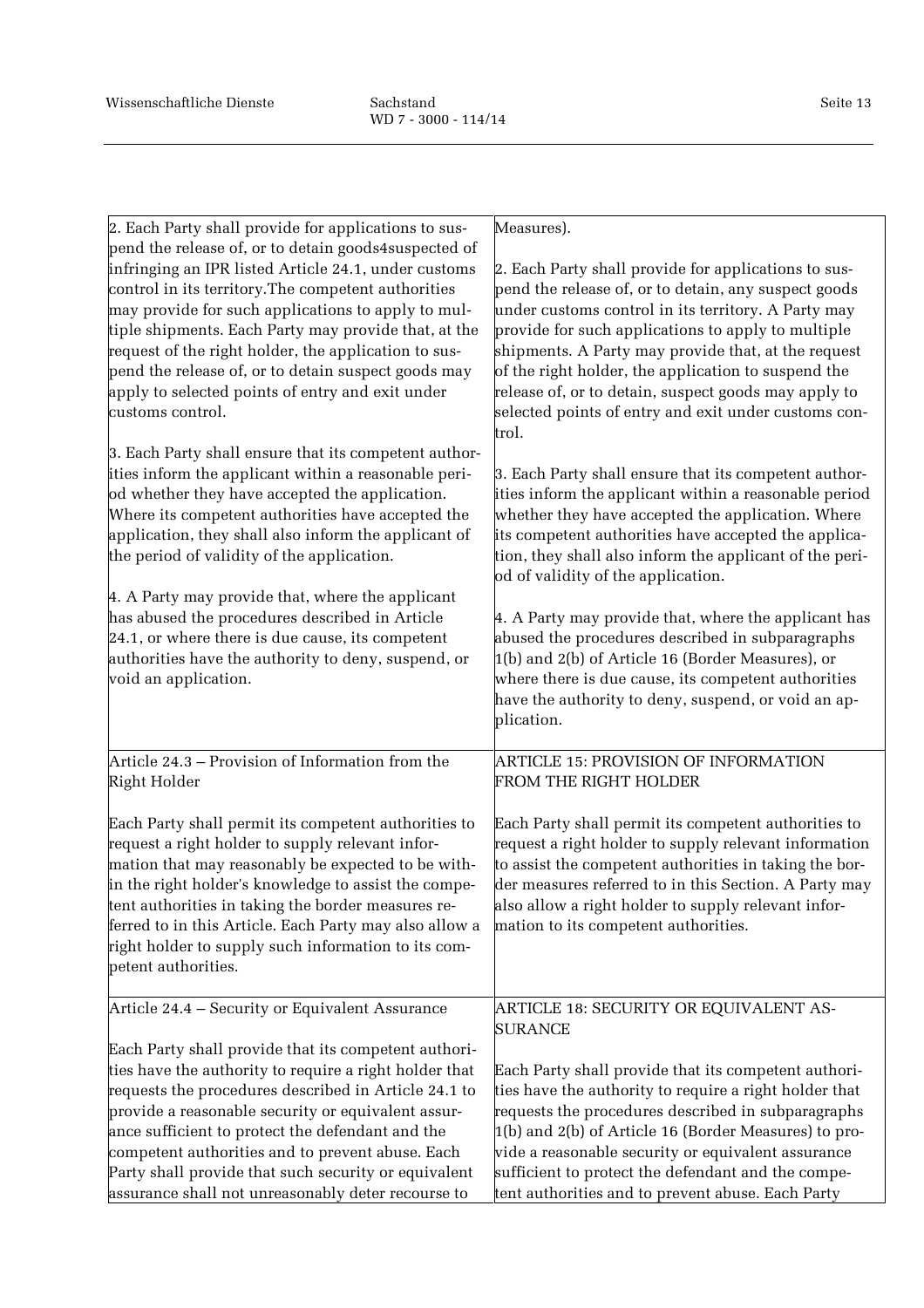| these procedures.                                                                                      | shall provide that such security or equivalent assur-<br>ance shall not unreasonably deter recourse to these |
|--------------------------------------------------------------------------------------------------------|--------------------------------------------------------------------------------------------------------------|
| A Party may provide that such security may be in<br>the form of a bond conditioned to hold the defend- | procedures. A Party may provide that such security<br>may be in the form of a bond conditioned to hold       |
| ant harmless from any loss or damage resulting<br>from any suspension of the release of, or detention  | the defendant harmless from any loss or damage<br>resulting from any suspension of the release of, or        |
| of, the goods in the event the competent authorities                                                   | detention of, the goods in the event the competent                                                           |
| determine that the goods are not infringing. A Party                                                   | authorities determine that the goods are not infring-                                                        |
| may, only in exceptional circumstances or pursuant                                                     | ing. A Party may, only in exceptional circumstances                                                          |
| to a judicial order, permit the defendant to obtain                                                    | or pursuant to a judicial order, permit the defendant                                                        |
| possession of suspect goods by posting a bond or                                                       | to obtain possession of suspect goods by posting a                                                           |
| other security.                                                                                        | bond or other security.                                                                                      |
|                                                                                                        |                                                                                                              |
| Article 24.5 – Determination as to Infringement                                                        | ARTICLE 19: DETERMINATION AS TO IN-                                                                          |
|                                                                                                        | FRINGEMENT                                                                                                   |
| Each Party shall adopt or maintain procedures by<br>which its competent authorities may determine,     | Each Party shall adopt or maintain procedures by                                                             |
| within a reasonable period after the initiation of the                                                 | which its competent authorities may determine,                                                               |
| procedures described in Article 24.1, whether the                                                      | within a reasonable period after the initiation of the                                                       |
| suspect goods infringe an intellectual property                                                        | procedures described in Article 16 (Border                                                                   |
| right.                                                                                                 | Measures), whether the suspect goods infringe an                                                             |
|                                                                                                        | intellectual property right.                                                                                 |
| Article 24.6 - Remedies                                                                                | <b>ARTICLE 20: REMEDIES</b>                                                                                  |
| 1. Each Party shall provide that its competent au-                                                     | 1. Each Party shall provide that its competent au-                                                           |
| thorities have the authority to order the destruction                                                  | thorities have the authority to order the destruction                                                        |
| of goods following a determination referred to in                                                      | of goods following a determination referred to in                                                            |
| Article 24.5 that the goods are infringing. In cases                                                   | Article 19 (Determination as to Infringement) that                                                           |
| where such goods are not destroyed, each Party<br>shall ensure that, except in exceptional circum-     | the goods are infringing. In cases where such goods<br>are not destroyed, each Party shall ensure that, ex-  |
| stances, such goods are disposed of outside the                                                        | cept in exceptional circumstances, such goods are                                                            |
| channels of commerce in such a manner as to avoid                                                      | disposed of outside the channels of commerce in                                                              |
| any harm to the right holder.                                                                          | such a manner as to avoid any harm to the right                                                              |
|                                                                                                        | holder.                                                                                                      |
| 2. In regard to counterfeit trademark goods, the                                                       |                                                                                                              |
| simple removal of the trademark unlawfully affixed                                                     | 2. In regard to counterfeit trademark goods, the sim-                                                        |
| shall not be sufficient, other than in exceptional                                                     | ple removal of the trademark unlawfully affixed                                                              |
| cases, to permit release of the goods into the chan-                                                   | shall not be sufficient, other than in exceptional                                                           |
| nels of commerce.                                                                                      | cases, to permit release of the goods into the chan-<br>nels of commerce.                                    |
| 3. Each Party may provide that its competent au-                                                       |                                                                                                              |
| thorities have the authority to impose administra-                                                     | 3. A Party may provide that its competent authori-                                                           |
| tive penalties following a determination referred to                                                   | ties have the authority to impose administrative                                                             |
| in Article 24.5 that the goods are infringing.                                                         | penalties following a determination referred to in                                                           |
|                                                                                                        | Article 19 (Determination as to Infringement) that                                                           |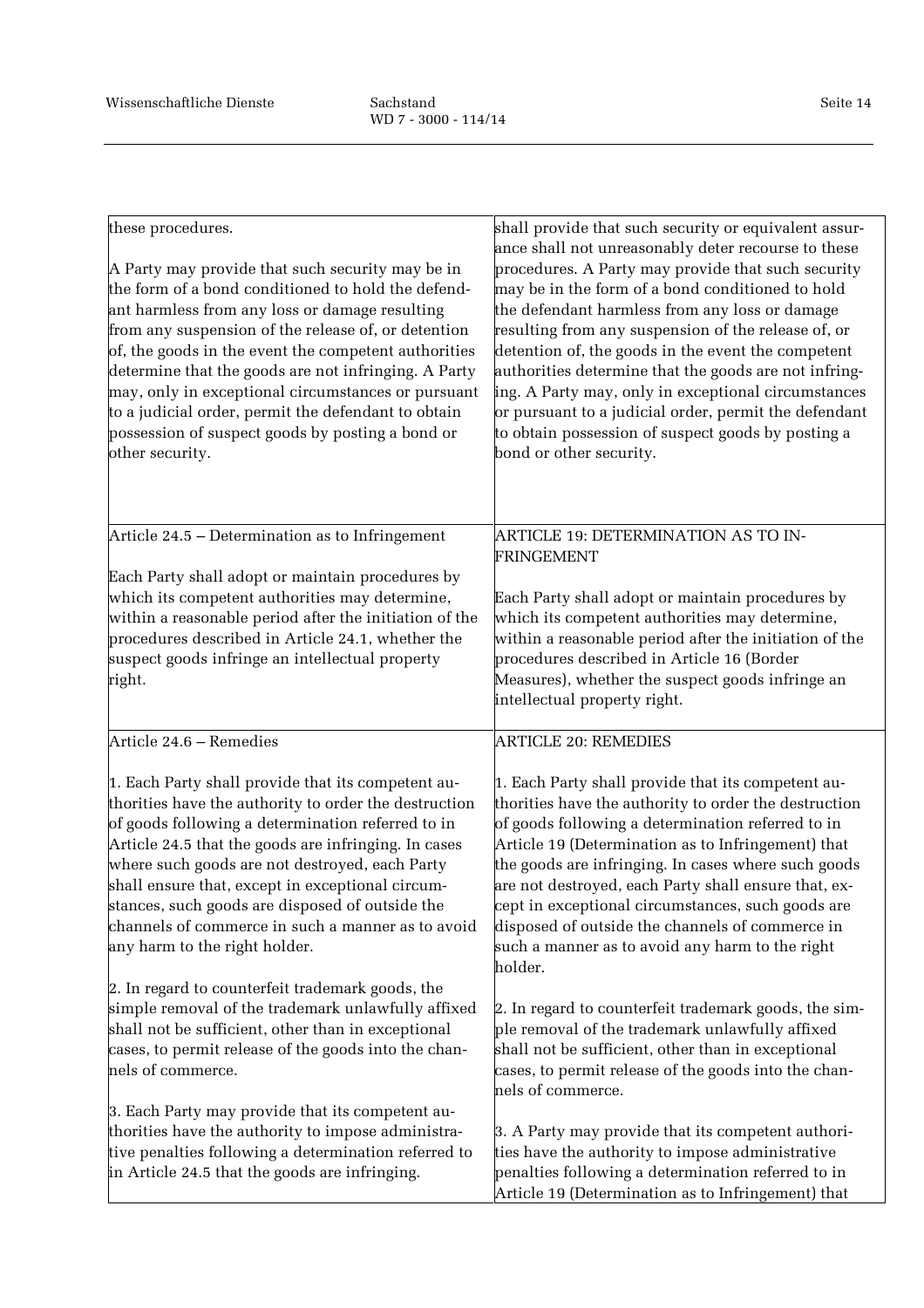|                                                                                                                                                                                                                                                                                                                              | the goods are infringing.                                                                                                                                                                                                                                                           |
|------------------------------------------------------------------------------------------------------------------------------------------------------------------------------------------------------------------------------------------------------------------------------------------------------------------------------|-------------------------------------------------------------------------------------------------------------------------------------------------------------------------------------------------------------------------------------------------------------------------------------|
| [Article 24.7 – Management of Risk at the Border                                                                                                                                                                                                                                                                             | ARTICLE 29: MANAGEMENT OF RISK AT BORDER                                                                                                                                                                                                                                            |
| 1. In order to enhance the effectiveness of border<br>enforcement of intellectual property rights, the<br>competent authorities of a Party may share infor-<br>mation with the competent authorities of the other                                                                                                            | 1. In order to enhance the effectiveness of border<br>enforcement of intellectual property rights, the<br>competent authorities of a Party may:                                                                                                                                     |
| Party on border enforcement of intellectual property<br>rights, including relevant information to better<br>identify and target for inspection shipments sus-<br>pected of containing infringing goods.]                                                                                                                     | (a) consult with the relevant stakeholders, and the<br>competent authorities of other Parties responsible<br>for the enforcement of intellectual property rights to<br>identify and address significant risks, and promote<br>actions to mitigate those risks; and (b) share infor- |
| (Note: In response to the EU's interest in text speak-<br>ing to co-operation related to border measures, Can-<br>ada asked whether language drawn from ACTA<br>Article 29.1(b) could be of interest. Both parties<br>agreed that text of this nature would need to be<br>accompanied by text to addresses privacy concerns. | mation with the competent authorities of other Par-<br>ties on border enforcement of intellectual property<br>rights, including relevant information to better iden-<br>tify and target for inspection shipments suspected of<br>containing infringing goods.                       |
| Both sides will reflect and may wish to look at<br>ACTA Article 33.3 which is pasted here for infor-<br>mation:                                                                                                                                                                                                              | 2. Where a Party seizes imported goods infringing an<br>intellectual property right, its competent authorities<br>may provide the Party of export with information<br>necessary for identification of the parties and goods<br>involved in the exportation of the seized goods. The |
| Cooperation under this Chapter shall be conducted<br>consistent with relevant international agreements,<br>and subject to the laws, policies, resource alloca-<br>tion, and law enforcement priorities of each Party).                                                                                                       | competent authorities of the Party of export may<br>take action against those parties and future ship-<br>ments in accordance with that Party's law.                                                                                                                                |

#### <span id="page-14-0"></span>**3. Auswirkungen auf den EU-Urheberrechts-Acquis**

Welches Verhältnis CETA und TTIP zum EU-Urheberrechts-Acquis haben können, hängt notwendigerweise zuvörderst von der konkreten letztgültigen Ausgestaltung der Vertragstexte ab. Ein materieller Abgleich der derzeitigen Entwurfstexte mit dem gesamten EU-Urheberrechts-Acquis kann im vorliegenden Rahmen nicht vorgenommen werden, weshalb lediglich punktuell auf Folgendes hingewiesen werden soll:

Eine frühere Analyse der Wissenschaftlichen Dienste ist zu dem Ergebnis gekommen, dass der ACTA-Text mit dem EU-Acquis vereinbar wäre und keinen Anpassungsbedarf zeitigte.[6](#page-14-1) Insofern Passagen der derzeitigen Entwurfsfassung des CETA mit dem ACTA-Text übereinstimmen, ist dieser Befund auf das CETA übertragbar.

<span id="page-14-1"></span><sup>6</sup> Miriam Denkinger, Vereinbarkeit des Anti-Counterfeiting Trade Agreement (ACTA) mit europäischem Recht, Ausarbeitung der Wissenschaftliche Dienste, 2011 (WD 11-3000-279/10).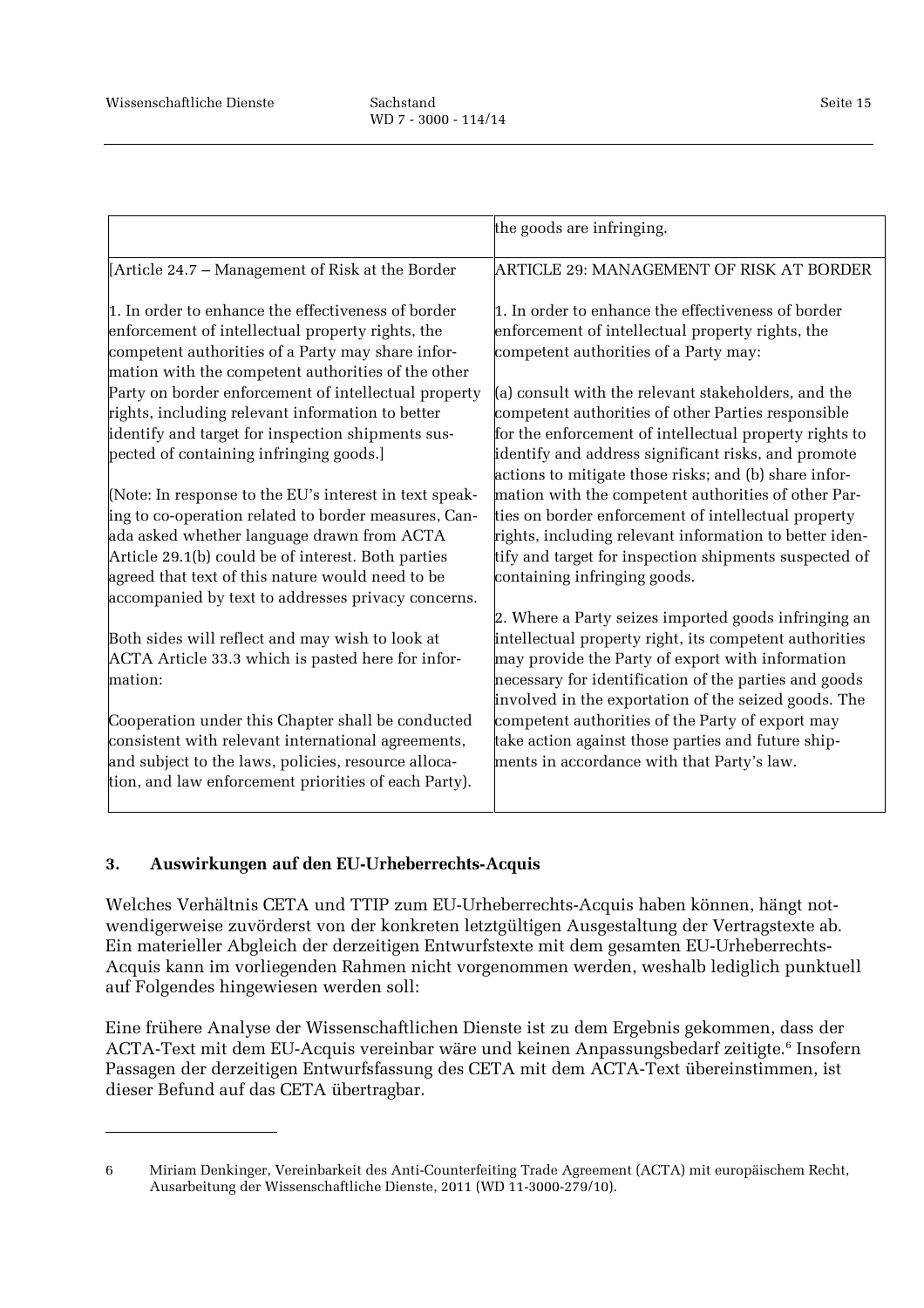Weiterhin ist darauf hinzuweisen, dass für die Mitgliedstaaten der EU und die EU selbst der WIPO-Urheberrechtsvertrag (WIPO Copyright Treaty, WCT[7](#page-15-0) ) und der WIPO-Vertrag über Darbietungen und Tonträger (WIPO Performances and Phonograms Treaty, WPPT®) am 14. März 2010 in Kraft getreten sind, nachdem die Richtlinie 2001/29/EG vom 22. Mai 2001 zur Harmonisierung bestimmter Aspekte des Urheberrechts und der verwandten Schutzrechte in der Informationsgesellschaft in allen Mitgliedstaaten in nationales Recht umgesetzt worden ist[.](#page-15-2)<sup>9</sup>

Hinsichtlich der CETA-Passagen ohne ACTA-Entsprechung kann deshalb ein Abgleich sowohl mit EU-Recht als auch mit faktisch zum EU-Acquis zählendem internationalen Urheberrecht auch unter Einschluss von WCT und WPPT vorgenommen werden. Eine solche Gegenüberstellung ergibt hier folgende weitere Ähnlichkeiten:

| <b>CETA</b>                                                                                                                                                                                                                                                                                              | <b>EU-Urheberrechts-Acquis</b>                                                                                                                                                                                                                                                                                                    |
|----------------------------------------------------------------------------------------------------------------------------------------------------------------------------------------------------------------------------------------------------------------------------------------------------------|-----------------------------------------------------------------------------------------------------------------------------------------------------------------------------------------------------------------------------------------------------------------------------------------------------------------------------------|
| Article 4 Exhaustion                                                                                                                                                                                                                                                                                     | Article 6 WCT - Right of Distribution                                                                                                                                                                                                                                                                                             |
| Nothing in this Chapter shall affect the freedom of<br>the Parties to determine whether and under what<br>conditions the exhaustion of intellectual property<br>rights applies.                                                                                                                          | (1) Authors of literary and artistic works shall enjoy<br>the exclusive right of authorizing the making avail-<br>able to the public of the original and copies of their<br>works through sale or other transfer of ownership.                                                                                                    |
|                                                                                                                                                                                                                                                                                                          | (2) Nothing in this Treaty shall affect the freedom of<br>Contracting Parties to determine the conditions, if<br>any, under which the exhaustion of the right in par-<br>agraph (1) applies after the first sale or other transfer<br>of ownership of the original or a copy of the work<br>with the authorization of the author. |
| Article 5.2 – Broadcasting and Communication to<br>the Public                                                                                                                                                                                                                                            | Article 15 WPPT - Right to Remuneration for Broad-<br>casting and Communication to the Public                                                                                                                                                                                                                                     |
| 1. The Parties shall provide performers the exclu-<br>sive right to authorize or prohibit the broadcasting<br>by wireless means and the communication to the<br>public of their performances, except where the per-<br>formance is itself already a broadcast performance<br>or is made from a fixation. | (1) Performers and producers of phonograms shall<br>enjoy the right to a single equitable remuneration<br>for the direct or indirect use of phonograms pub-<br>lished for commercial purposes for broadcasting or<br>for any communication to the public.                                                                         |
| 2. The Parties shall ensure that a single equitable                                                                                                                                                                                                                                                      | (2) Contracting Parties may establish in their nation-<br>al legislation that the single equitable remuneration                                                                                                                                                                                                                   |

<span id="page-15-0"></span><sup>7</sup> WIPO Copyright Treaty vom 20. Dezember 1996, abrufbar unter http://www.wipo.int/treaties/en/text.jsp?file\_id=295166#P87\_12240.

<span id="page-15-1"></span><sup>8</sup> WIPO Performances and Phonograms Treaty (WPPT)vom 20. Dezember 1996, abrufbar unter http://www.wipo.int/treaties/en/text.jsp?file\_id=295578#P126\_16257.

<span id="page-15-2"></span><sup>9</sup> Dreier, in: Dreier/Schulze (Hrsg.), UrhG, 4. Auflage 2013, Einleitung, Rdn. 47.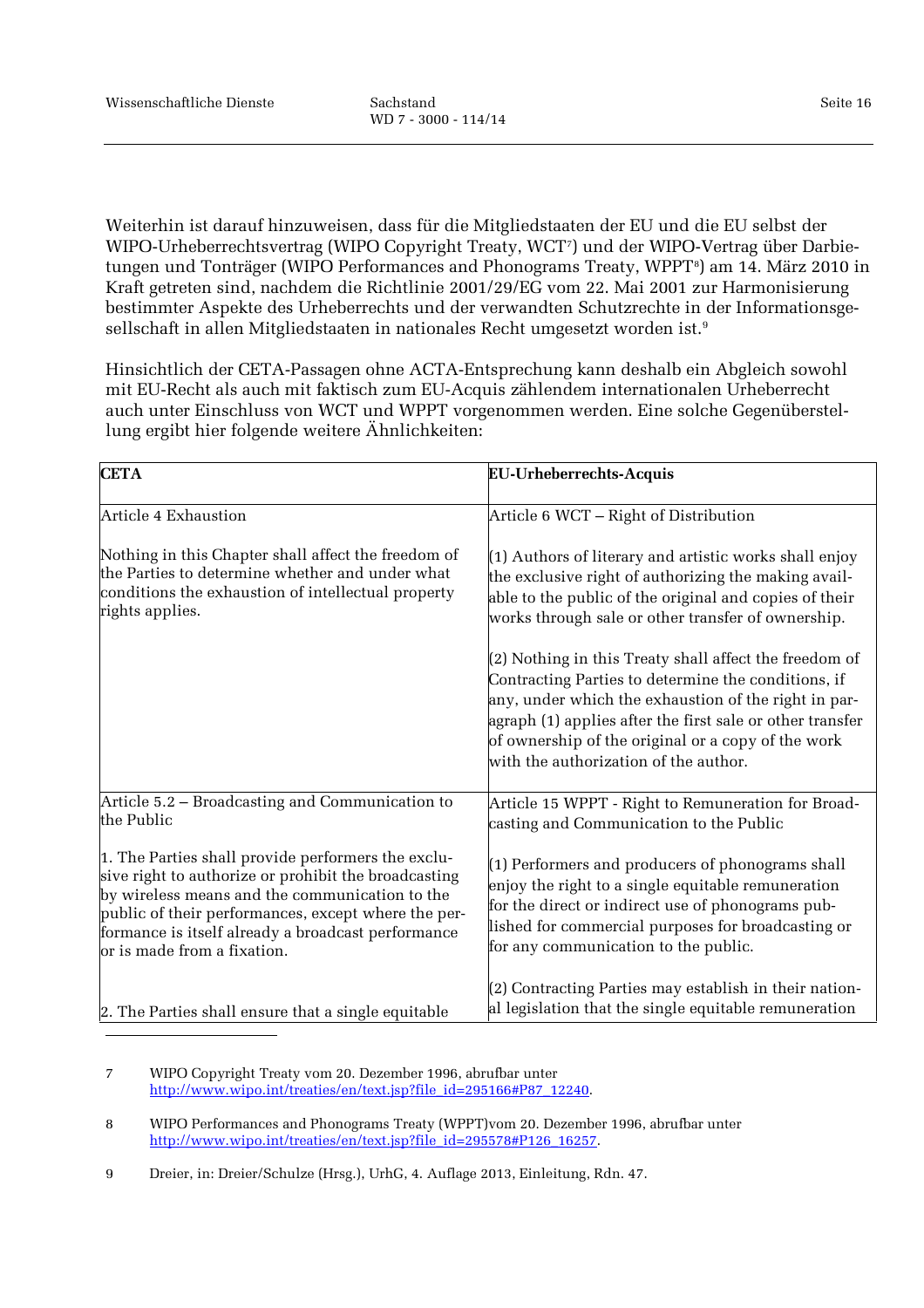| remuneration is paid by the user if a phonogram<br>published for commercial purposes, or a reproduc-<br>tion of such phonogram, is used for broadcasting by<br>wireless means or for any communication to the<br>public, and to ensure that this remuneration is<br>shared between the relevant performers and phono-<br>gram producers. The Parties may, in the absence of<br>agreement between the performers and phonogram<br>producers, lay down the conditions as to the sharing<br>of this remuneration between them. | shall be claimed from the user by the performer or<br>by the producer of a phonogram or by both. Con-<br>tracting Parties may enact national legislation that,<br>in the absence of an agreement between the per-<br>former and the producer of a phonogram, sets the<br>terms according to which performers and producers<br>of phonograms shall share the single equitable re-<br>muneration.<br>(3) Any Contracting Party may, in a notification<br>deposited with the Director General of WIPO, de-<br>clare that it will apply the provisions of paragraph<br>$(1)$ only in respect of certain uses, or that it will<br>limit their application in some other way, or that it<br>will not apply these provisions at all.<br>(4) For the purposes of this Article, phonograms<br>made available to the public by wire or wireless<br>means in such a way that members of the public<br>may access them from a place and at a time indi-<br>vidually chosen by them shall be considered as if<br>they had been published for commercial purposes. |
|-----------------------------------------------------------------------------------------------------------------------------------------------------------------------------------------------------------------------------------------------------------------------------------------------------------------------------------------------------------------------------------------------------------------------------------------------------------------------------------------------------------------------------|------------------------------------------------------------------------------------------------------------------------------------------------------------------------------------------------------------------------------------------------------------------------------------------------------------------------------------------------------------------------------------------------------------------------------------------------------------------------------------------------------------------------------------------------------------------------------------------------------------------------------------------------------------------------------------------------------------------------------------------------------------------------------------------------------------------------------------------------------------------------------------------------------------------------------------------------------------------------------------------------------------------------------------------------------|
| Article 5.3 - Protection of Technological Measures                                                                                                                                                                                                                                                                                                                                                                                                                                                                          | Artikel 6 Richtlinie 2001/29/EG                                                                                                                                                                                                                                                                                                                                                                                                                                                                                                                                                                                                                                                                                                                                                                                                                                                                                                                                                                                                                      |
| 5.3(1) Each Party shall provide adequate legal pro-<br>tection and effective legal remedies against the cir-<br>cumvention of effective technological measures that<br>are used by authors, performers or producers of<br>phonograms in connection with the exercise of their<br>rights in, and that restrict acts in respect of, their<br>works, performances, and phonograms, which are<br>not authorized by the authors, the performers or the<br>producers of phonograms concerned or permitted<br>by law.              | Obligations as to technological measures<br>1. Member States shall provide adequate legal pro-<br>tection against the circumvention of any effective<br>technological measures, which the person con-<br>cerned carries out in the knowledge, or with reason-<br>able grounds to know, that he or she is pursuing<br>that objective.                                                                                                                                                                                                                                                                                                                                                                                                                                                                                                                                                                                                                                                                                                                 |
| 5.3(2) In order to provide the adequate legal protec-<br>tion and effective legal remedies referred to in para-<br>graph 5.3(1), each Party shall provide protection at<br>least against:<br>(a) to the extent provided by its law:                                                                                                                                                                                                                                                                                         | 2. Member States shall provide adequate legal pro-<br>tection against the manufacture, import, distribu-<br>tion, sale, rental, advertisement for sale or rental, or<br>possession for commercial purposes of devices,<br>products or components or the provision of services<br>which:                                                                                                                                                                                                                                                                                                                                                                                                                                                                                                                                                                                                                                                                                                                                                              |
| (i) the unauthorized circumvention of an effective<br>technological measure carried out knowingly or<br>with reasonable grounds to know; and (ii) the offer-<br>ing to the public by marketing of a device or prod-<br>uct, including computer programs, or a service, as a<br>means of circumventing an effective technological<br>measure;                                                                                                                                                                                | (a) are promoted, advertised or marketed for the<br>purpose of circumvention of, or<br>(b) have only a limited commercially significant<br>purpose or use other than to circumvent, or<br>(c) are primarily designed, produced, adapted or                                                                                                                                                                                                                                                                                                                                                                                                                                                                                                                                                                                                                                                                                                                                                                                                           |
| and                                                                                                                                                                                                                                                                                                                                                                                                                                                                                                                         |                                                                                                                                                                                                                                                                                                                                                                                                                                                                                                                                                                                                                                                                                                                                                                                                                                                                                                                                                                                                                                                      |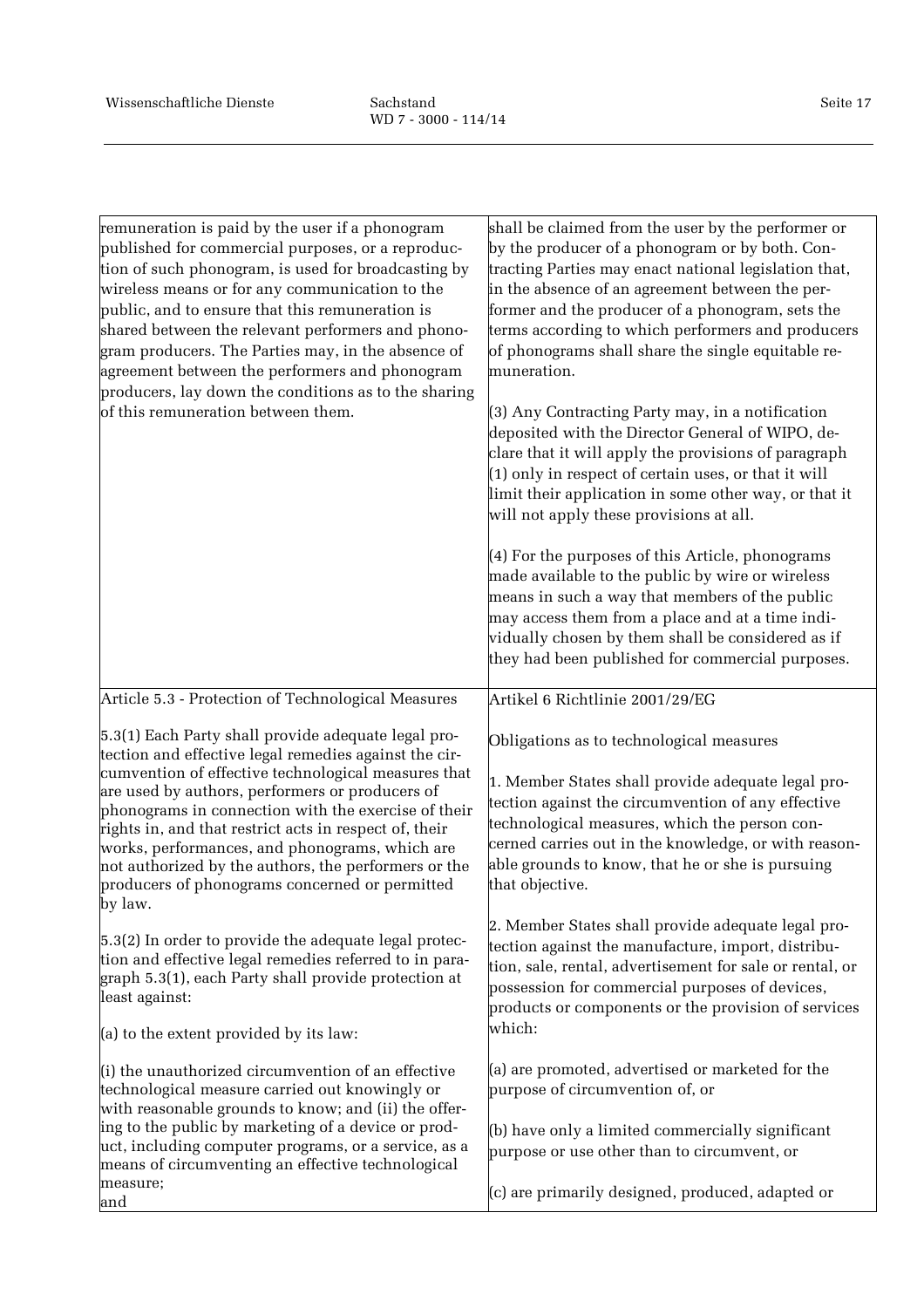(b) the manufacture, importation, or distribution of a device or product, including computer programs, or provision of a service that:

(i) is primarily designed or produced for the purpose of circumventing an effective technological measure; or

(ii) has only a limited commercially significant purpose other than circumventing an effective technological measure.

5.3(2.1) Under paragraph 5.3(2) "to the extent provided by its law" means that Parties have flexibility in implementing paragraphs 5.3(2)(a)(i) and (ii).

5.3(3) In implementing paragraphs 5.3(1) and (2), no Party shall be obligated to require that the design of, or the design and selection of parts and components for, a consumer electronics, telecommunications, or computing product provide for a response to any particular technological measure, so long as the product does not otherwise contravene its measures implementing these paragraphs. The intention of this provision is that this Agreement does not require a Party to mandate interoperability in its law, i.e., there is no obligation for the ICT (Information Communication Technology) industry to design devices, products, components, or services to correspond to certain technological protection measures.

5.3(4) In providing adequate legal protection and effective legal remedies pursuant to the provisions of paragraph 5.3(1), a Party may adopt or maintain appropriate limitations or exceptions to measures implementing the provisions of paragraphs 5.3(1) and (2). The obligations set forth in paragraphs 5.3(1) and (2) are without prejudice to the rights, limitations, exceptions, or defences to copyright or related rights infringement under a Party's law.

performed for the purpose of enabling or facilitating the circumvention of, any effective technological measures.

3. For the purposes of this Directive, the expression 'technological measures' means any technology, device or component that, in the normal course of its operation, is designed to prevent or restrict acts, in respect of works or other subjectmatter, which are not authorised by the rightholder of any copyright or any right related to copyright as provided for by law or the sui generis right provided for in Chapter III of Directive 96/9/EC. Technological measures shall be deemed 'effective' where the use of a protected work or other subjectmatter is controlled by the rightholders through application of an access control or protection process, such as encryption, scrambling or other transformation of the work or other subject-matter or a copy control mechanism, which achieves the protection objective.

4. Notwithstanding the legal protection provided for in paragraph 1, in the absence of voluntary measures taken by rightholders, including agreements between rightholders and other parties concerned, Member States shall take appropriate measures to ensure that rightholders make available to the beneficiary of an exception or limitation provided for in national law in accordance with Article 5(2)(a), (2)(c), (2)(d), L 167/18 EN Official Journal of the European Communities 22.6.2001 (2)(e), (3)(a), (3)(b) or (3)(e) the means of benefiting from that exception or limitation, to the extent necessary to benefit from that exception or limitation and where that beneficiary has legal access to the protected work or subject-matter concerned.

A Member State may also take such measures in respect of a beneficiary of an exception or limitation provided for in accordance with Article 5(2)(b), unless reproduction for private use has already been made possible by rightholders to the extent necessary to benefit from the exception or limitation concerned and in accordance with the provisions of Article 5(2)(b) and (5), without preventing rightholders from adopting adequate measures regarding the number of reproductions in ccordance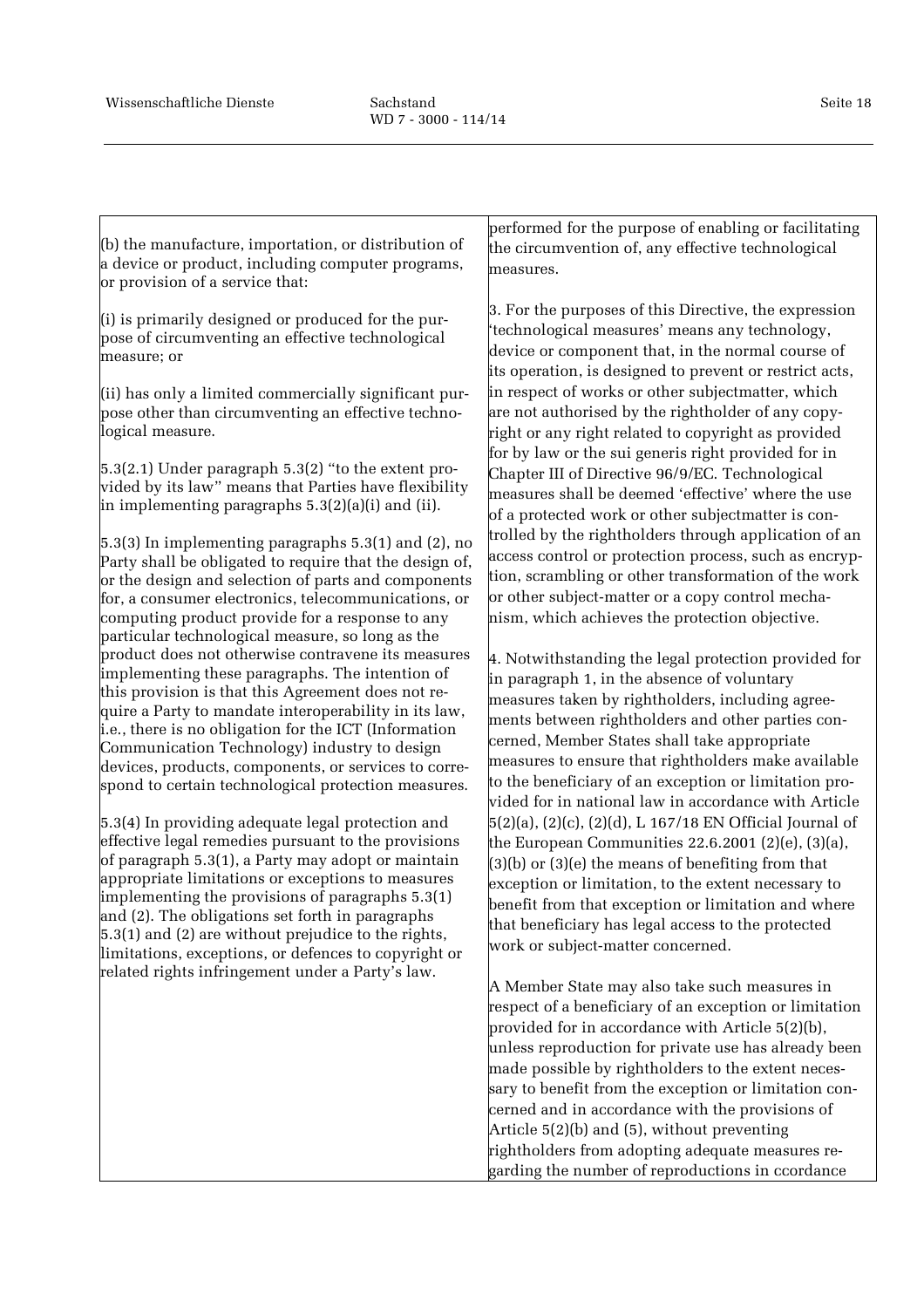|                                                                                                                                                                                                                                                                                                                                                                                                                                                                                               | with these provisions.                                                                                                                                                                                                                                                                                                                                                                                                                    |
|-----------------------------------------------------------------------------------------------------------------------------------------------------------------------------------------------------------------------------------------------------------------------------------------------------------------------------------------------------------------------------------------------------------------------------------------------------------------------------------------------|-------------------------------------------------------------------------------------------------------------------------------------------------------------------------------------------------------------------------------------------------------------------------------------------------------------------------------------------------------------------------------------------------------------------------------------------|
|                                                                                                                                                                                                                                                                                                                                                                                                                                                                                               | The technological measures applied voluntarily by<br>rightholders, ncluding those applied in implementa-<br>tion of voluntary agreements, and technological<br>measures applied in implementation of the<br>measures taken by Member States, shall enjoy the<br>legal protection provided for in paragraph 1.                                                                                                                             |
|                                                                                                                                                                                                                                                                                                                                                                                                                                                                                               | The provisions of the first and second subpara-<br>graphs shall not apply to works or other subject-<br>matter made available to the public on agreed con-<br>tractual terms in such a way that members of the<br>public may access them from a place and at a time<br>individually chosen by them.                                                                                                                                       |
|                                                                                                                                                                                                                                                                                                                                                                                                                                                                                               | When this Article is applied in the context of Direc-<br>tives 92/ 100/EEC and 96/9/EC, this paragraph shall<br>apply mutatis mutandis.                                                                                                                                                                                                                                                                                                   |
|                                                                                                                                                                                                                                                                                                                                                                                                                                                                                               | Article 11 WCT – Obligations concerning Techno-<br>logical Measures                                                                                                                                                                                                                                                                                                                                                                       |
|                                                                                                                                                                                                                                                                                                                                                                                                                                                                                               | Contracting Parties shall provide adequate legal<br>protection and effective legal remedies against the<br>circumvention of effective technological measures<br>that are used by authors in connection with the ex-<br>ercise of their rights under this Treaty or the Berne<br>Convention and that restrict acts, in respect of their<br>works, which are not authorized by the authors<br>concerned or permitted by law.                |
| Article 5.4 - Protection of Rights Management In-<br>formation                                                                                                                                                                                                                                                                                                                                                                                                                                | Article 12 WCT - Obligations concerning Rights<br>Management Information                                                                                                                                                                                                                                                                                                                                                                  |
| 5.4(1) To protect electronic rights management in-<br>formation,2 each Party shall provide adequate legal<br>protection and effective legal remedies against any<br>person knowingly performing without authority any<br>of the following acts knowing, or having reasonable<br>grounds to know, that it will induce, enable, facili-<br>tate, or conceal an infringement of any copyright or<br>related rights:<br>(a) to remove or alter any electronic rights manage-<br>ment information; | (1) Contracting Parties shall provide adequate and<br>effective legal remedies against any person know-<br>ingly performing any of the following acts knowing,<br>or with respect to civil remedies having reasonable<br>grounds to know, that it will induce, enable, facili-<br>tate or conceal an infringement of any right covered<br>by this Treaty or the Berne Convention:<br>(i) to remove or alter any electronic rights manage- |
| (b) to distribute, import for distribution, broadcast,<br>communicate, or make available to the public cop-<br>ies of works, performances, or phonograms, know-                                                                                                                                                                                                                                                                                                                               | ment information without authority;                                                                                                                                                                                                                                                                                                                                                                                                       |